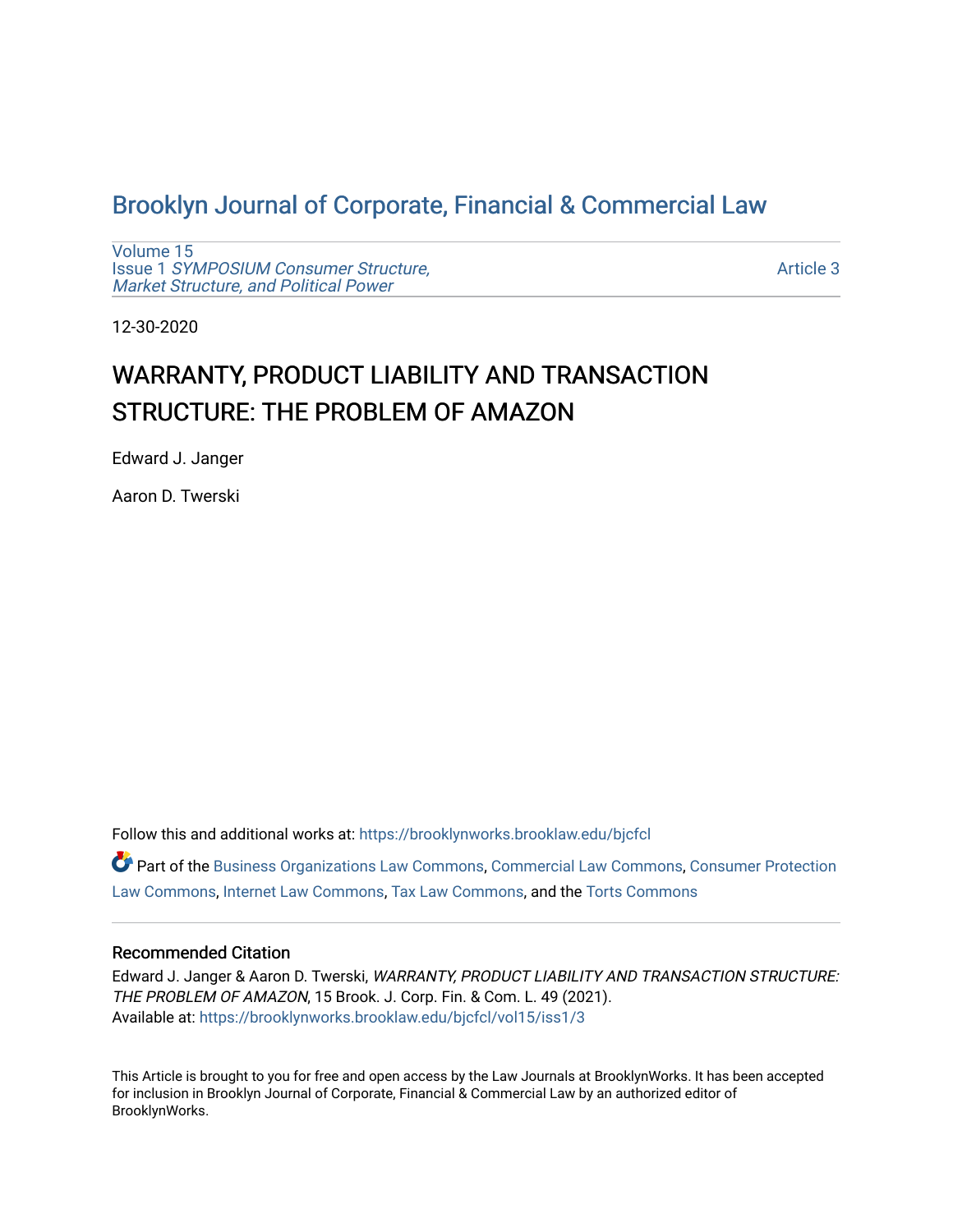## WARRANTY, PRODUCT LIABILITY AND TRANSACTION STRUCTURE: THE PROBLEM OF AMAZON

## Edward J. Janger<sup>\*</sup> Aaron D. Twerski<sup>\*\*</sup>

Amazon, and other internet sales platforms, have revolutionized the manner in which goods are purchased.<sup>1</sup> This was true even before the current pandemic.<sup>2</sup> While the centrality of Amazon in the sale and distribution of consumer goods in America is now in high relief, $3$  the obligations undertaken by Amazon in those sales are unclear, both as a matter of transparency, and as a matter of legal doctrine. Is it a store? Is it a shipper? Is it a telephone? In various transactions Amazon can play some or all of these roles.<sup>4</sup> Choosing the right metaphor has consequences. Amazon knows this and has done everything it can to deploy the metaphors selectively to its best legal and practical advantage, even when the chosen characterizations are inapt or even mutually inconsistent.

Consumer goods of all sorts are sold using the Amazon platform. Some are sold directly by Amazon or its subsidiaries such as Whole Foods, but many goods sales are, Amazon argues, merely intermediated.<sup>5</sup> Buyer and seller find each other on the Amazon platform; Amazon merely facilitates their transaction.<sup>6</sup> Sometimes, however, items bought through the Amazon platform explode.<sup>7</sup> E-Cigarettes and hoverboards have caught fire.<sup>8</sup> Faucets have malfunctioned flooding houses,<sup>9</sup> and dog collars have snapped.<sup>10</sup> In these cases, Amazon has claimed to be a stranger to the transaction, and until

David M. Barse Professor and Associate Dean for Research and Scholarship, Brooklyn Law School.

<sup>\*\*</sup> Irwin and Jill Cohen Professor of Law, Brooklyn Law School.

<sup>1.</sup> Marcelo Prince & Sarah Slobin, How 20 Years of Amazon Changed Retail WALL ST. J. (Jul. 15, 2015) https://www.wsj.com/articles/how-20-years-of-amazon-changed-retail-1436998020.

<sup>2</sup>. Compare Prince & Slobin, supra note 3 with Sharon Terlep & Allison Prang, Amazon Launches Online Pharmacy, WALL ST. J. (Nov. 17, 2020), https://www.wsj.com/articles/amazoncom-adds-prescription-medicine-options-to-its-site-11605613679?mod=hp\_lead\_pos7.

<sup>3.</sup> Annie Palmer, How Amazon managed the coronavirus crisis and came out stronger, CNBC (Sep. 29, 2020), https://www.cnbc.com/2020/09/29/how-amazon-managed-the-coronavirus-crisisand-came-out-stronger.html.

<sup>4.</sup> Edward J. Janger & Aaron D. Twerski, The Heavy Hand of Amazon: A Seller not a Neutral Platform, 14 BROOK. J. CORP. FIN. & COM. L. 259 (2020) (hereinafter Heavy Hand of Amazon).

<sup>5</sup>. Heavy Hand of Amazon, supra note 6, at 261 (describing Amazon's argument in Oberdorf v. Amazon.com, Inc., 295 F. Supp. 3d 496 (M.D. Pa. 2017)).

<sup>6</sup>. Id.

<sup>7.</sup> Alana Samuels, When Your Amazon Purchase Explodes, ATLANTIC (Apr. 30, 2019), https://www.theatlantic.com/technology/archive/2019/04/lithium-ion-batteries-amazon-areexploding/587005/ (hereinafter Amazon Explodes).

<sup>8</sup>. Id.

<sup>9.</sup> Jay Greene, Burning laptops and flooded homes: Courts hold Amazon liable for faulty products, WASH. POST (Aug. 29, 2020), https://www.washingtonpost.com/technology/2020/08/29/ amazon-product-liability-losses/.

<sup>10.</sup> Oberdorf v. Amazon.com, Inc. 295 F. Supp. 3d 496, 497 (M.D. Pa. 2017)).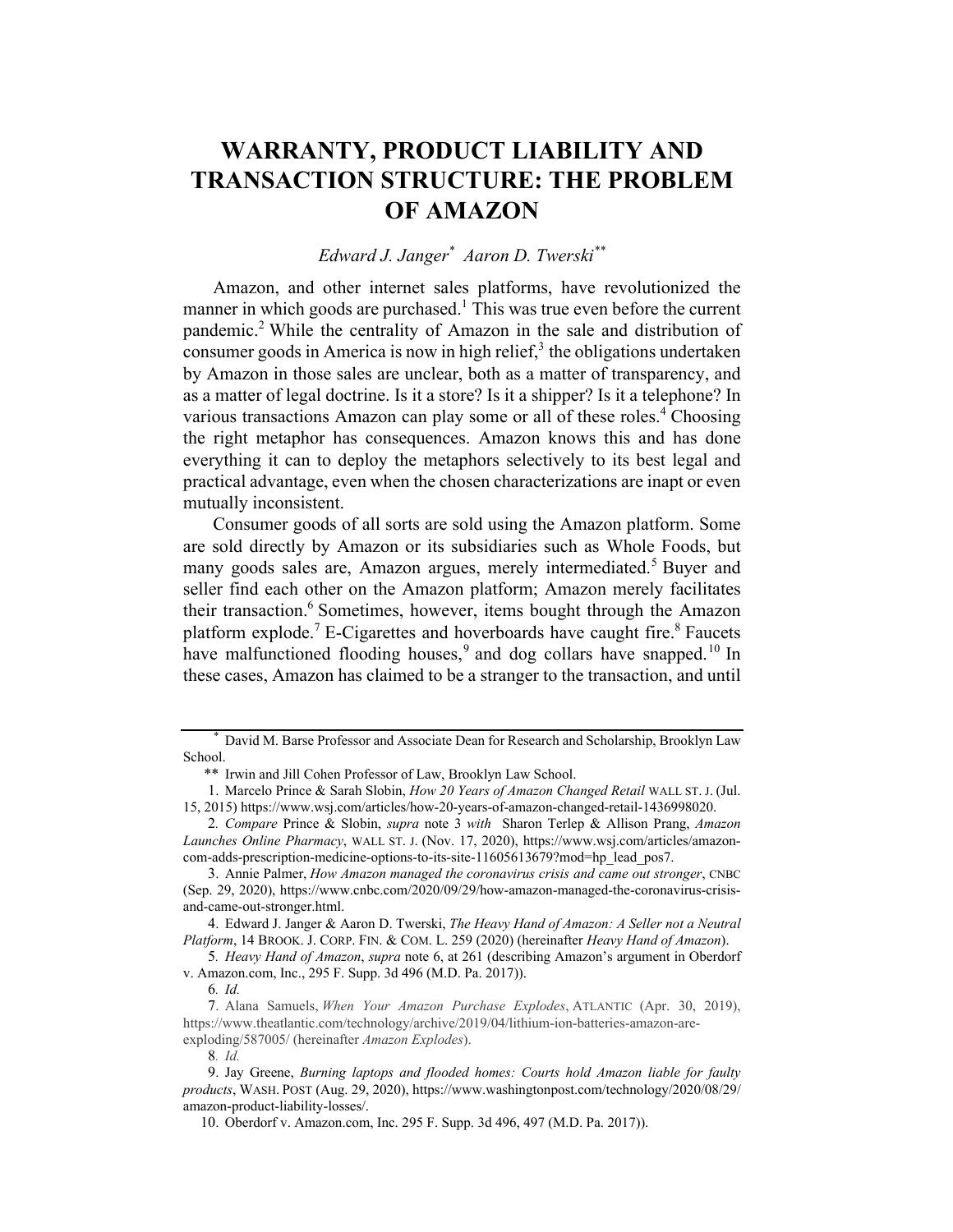recently, courts have been willing to go along.<sup>11</sup> In an earlier article, we explored whether Amazon should be considered a "seller" for the purposes of product liability when a customer purchases goods from a third-party seller using the Amazon platform.<sup>12</sup> We concluded that the answer was, "Yes." We examined the relationship between Amazon and the third-party seller, and considered the extent to which Amazon controlled all aspects of the sale.<sup>13</sup> We also noted, to a lesser extent, the way in which the consumer experienced the sale process. $^{14}$ 

The purpose of this article is, to extend that analysis to include the law of contracts—principally the law of warranty. We ask the next question: Should Amazon be considered a "warrantor" for the purposes of making the implied warranty of merchantability when it serves as an intermediary between a third-party seller and a consumer buyer?

We conclude that it does. While Amazon manipulates the structure of its transactions, both legally and practically seeking to have its cake and eat it too, the same characteristics that make Amazon a seller for tort purposes should and do make them a warrantor for contract purposes. Unfortunately, the doctrinal argument is a bit tortured, and we fear that it will not make much difference as a practical matter. The tendency of courts to engage in formal readings of the Uniform Commercial Code, as well as their willingness to enforce boilerplate disclaimers is likely to provide a functional, if not doctrinal obstacle to warranty recovery.

To illustrate both points, we conclude with a tale of two contrasting Restatements: The proposed Restatement (Third) of Contracts: Consumer Contracts; and the Restatement (Third) of Torts: Products Liability.<sup>15</sup> On the one hand, the proposed consumer contracts restatement, takes a formal view of assent. If adopted, it would grant presumptive enforceability to boilerplate waivers of warranty, eliminating any practical benefit to consumers.<sup>16</sup> On the other hand, the product liability restatement extends liability for defects to include "one engaged in the business of selling or otherwise distributing products." This functional definition of seller cuts through the formalities of transaction structure, and may provide the best practical hope for consumer recourse.<sup>17</sup>

<sup>11</sup>. See infra text and notes 138–140, 154.

<sup>12</sup>. See Heavy Hand of Amazon, supra note 6.

<sup>13</sup>. Id. at 264.

<sup>14</sup>. Id. at 264-66.

<sup>15.</sup> The enforceability of boilerplate in consumer contracts is the centerpiece of current debates over the American Law Institute's proposed Restatement (Third) of Contracts: Consumer Contracts. PROPOSED RESTATEMENT (THIRD) OF CONTRACTS: CONSUMER CONTRACTS (available at: https://www.ali.org/projects/show/consumer-contracts/); RESTATEMENT (THIRD) OF TORTS: PRODUCT LIABILITY (AM. LAW INST. 1998).

<sup>16.</sup> See infra text and notes at 111–120.

<sup>17</sup>. See RESTATEMENT (THIRD) OF TORTS: PRODUCT LIABILITY § 20 (AM. LAW INST. 1998).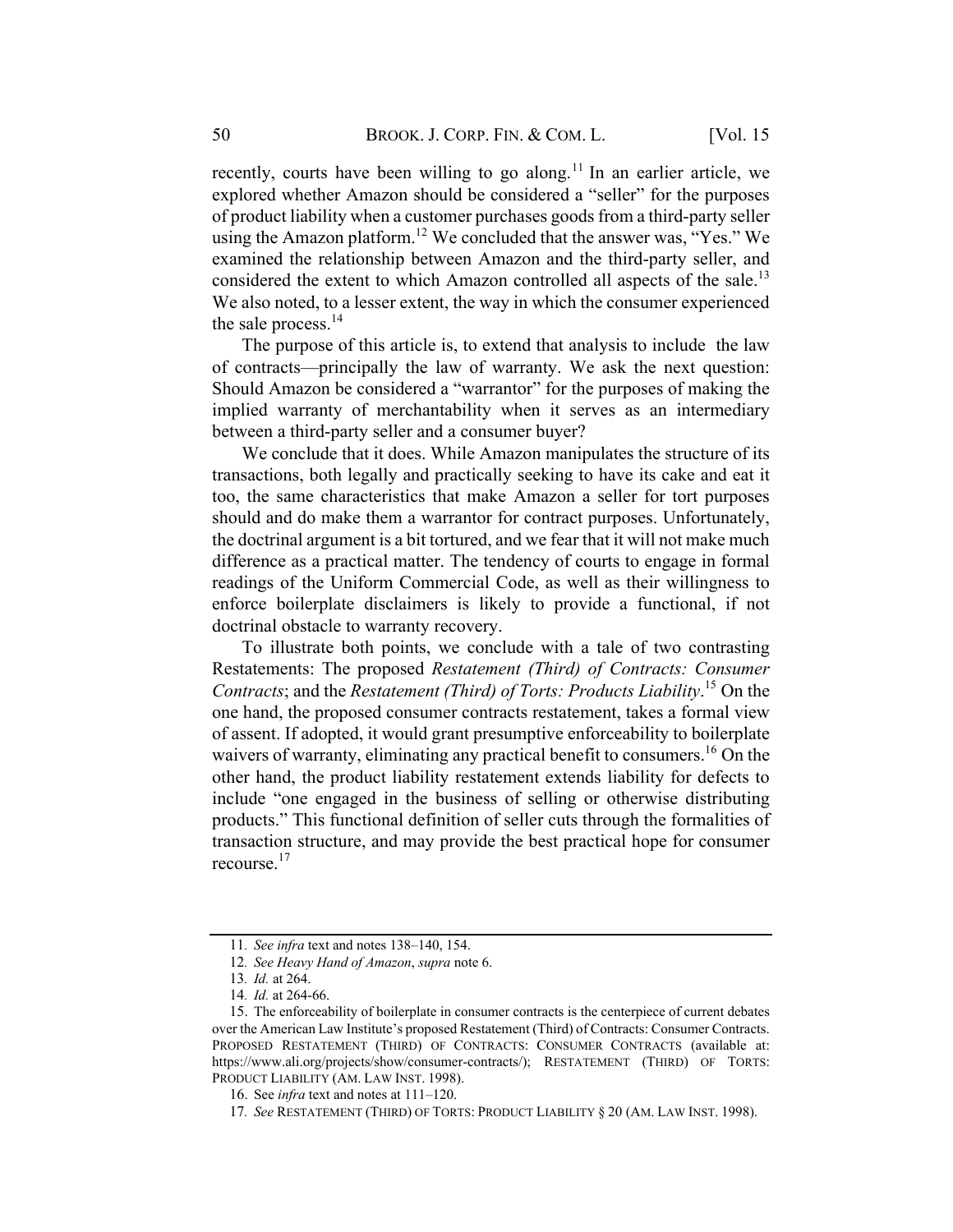To summarize, the realities of the relationship between Amazon and its third-party vendors render it a seller for product liability purposes under Section 402A of the Restatement (Second) of Torts.<sup>18</sup> In our view these factors and others render it a warrantor as well. Warranty focuses on the transaction between the seller and the buyer, so we will focus on the customer's relationship with Amazon. We argue that there is a textual argument that Amazon is a warrantor, but also that Amazon creates the appearance that it is the seller, and that the buyer consumer should be entitled to rely on Amazon's self-characterization.

Having concluded that Amazon should be considered a warrantor, however, we find that whether warranty protection will be of any use turns on larger questions regarding the enforceability of boilerplate waivers and "click-wrap" assent, as well as in the longstanding problems of notice and the statute of limitations. We are not particularly optimistic. So just as the problem of product liability found its solution in tort rather than contract, we predict that the same is likely to be true for sales that are intermediated by internet platforms.

This article will proceed in four steps. First, it will explore the formal legal problems that transaction structure creates when sales are intermediated by an internet platform like Amazon. The problem created by Amazon's manipulation of transaction structure is the same for contract and for tort, but as we shall see, the doctrinal response is not symmetric. Second, it will explore whether that transaction structure should affect substantial rights. To address that question we will look at what a customer actually sees when they purchase something from Amazon. We will show that what the consumer experiences is at odds with the formal transaction structure claimed by Amazon. We will examine the text of the Uniform Commercial Code (UCC), and show that the statute does not preclude Amazon from being considered a warrantor. Further, Amazon could, and probably should be considered a warrantor-by-estoppel, or as an agent. Third, we will consider whether Amazon should be viewed as successfully disclaiming warranty. Here we conclude that the answer is tied inextricably to ongoing debates about the enforceability of boilerplate in consumer contracts. Those debates are reflected in the current battle royal of the Restatement of Consumer Contracts, but more importantly, in uncertainty in the courts. For that reason, warranty will offer an imperfect solution at best. So, finally, fourth, we return to tort, and argue that the Third Restatement of Torts – Product Liability offers an elegant solution.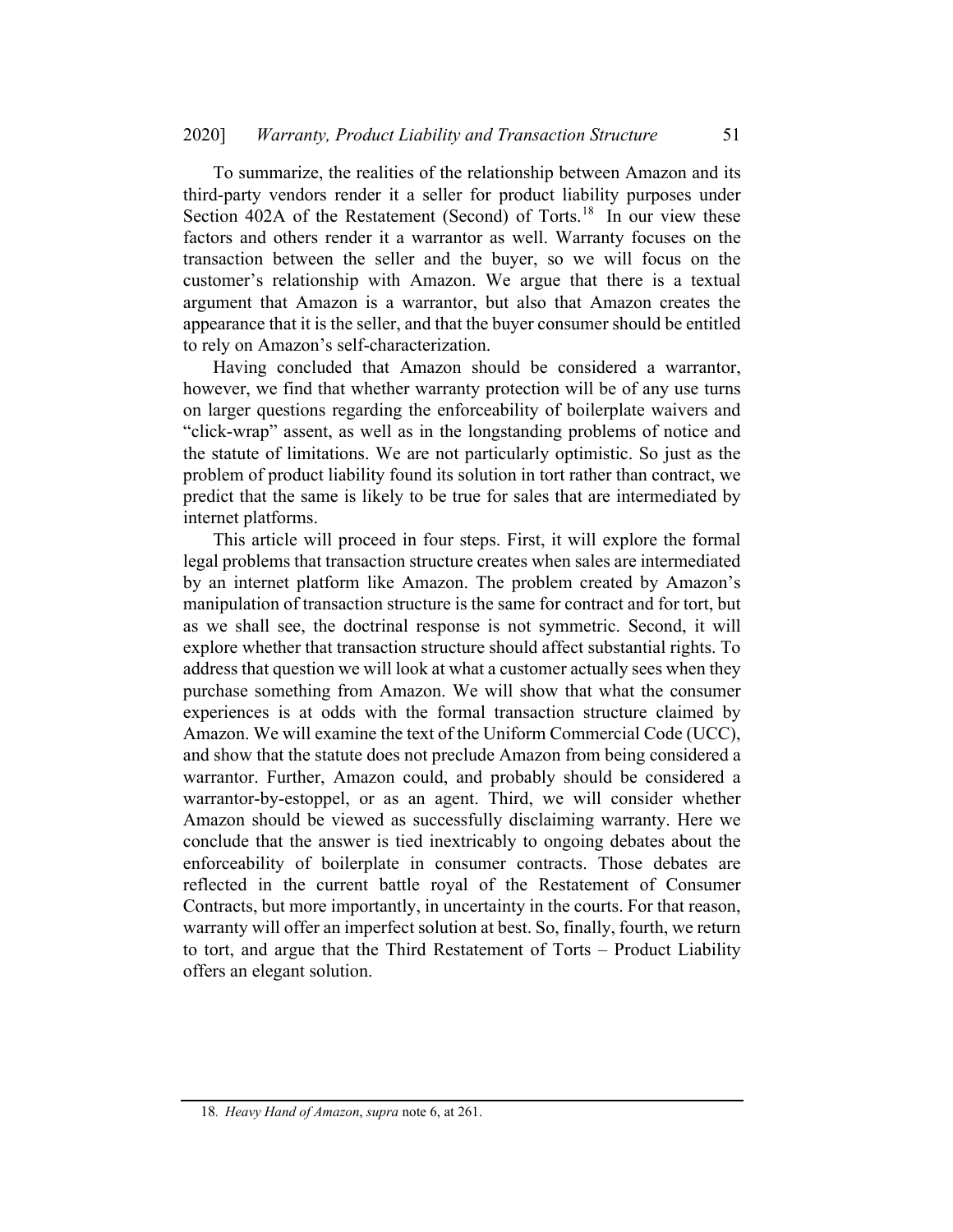## **I. THREE TRANSACTIONS STRUCTURES AND TWO THEORIES OF LIABILITY**

For centuries, the law relating to liability for the sale of defective products has adjusted to the markets it regulates.<sup>19</sup> As the world of face-toface sales of simple goods between acquainted parties gave way to massproduced, technologically sophisticated consumer products, both contract law and tort law were forced to adjust. The advent of the internet, and particularly of internet-based sales platforms has again transformed the shape of consumer sales. The law is still in the process of adapting. In thinking about the direction the law should take, it is useful to think in terms of three transaction structures and two theories of liability. Ideally, the doctrinal responses would be symmetric, or at least complementary. It is not, however, clear, by any means, that this will be the case.

Two of the transaction structures are familiar: (1) the face-to-face sale; and (2) the mass-produced product sold through a lengthy distribution chain. The third is relatively new: a remote sale, intermediated by an internet platform like Amazon. The three platonic forms are set forth in Figure 1 below:



Figure 1

Face-to-face sales have several salient characteristics. The buyer and seller operate together within a local market. They may even know each other. The items sold can be physically inspected prior to purchase. They are in direct privity. This is, of course, an oversimplification. Not all products are simple, and not all defects can be detected by physical inspection. Similarly, two-party sales can occur over distance. In a world of relatively equal bargaining power, however, these risks can be allocated or reallocated by contract.

The industrial revolution brought the advent of standardized goods sold through distribution networks. The goods were more complex, and, while the buyer might have dealt directly with its seller, the seller was not the

<sup>19.</sup> MORTON J. HORWITZ, THE TRANSFORMATION OF AMERICAN LAW 1780–1860, 198-99 (Harvard University Press 1977).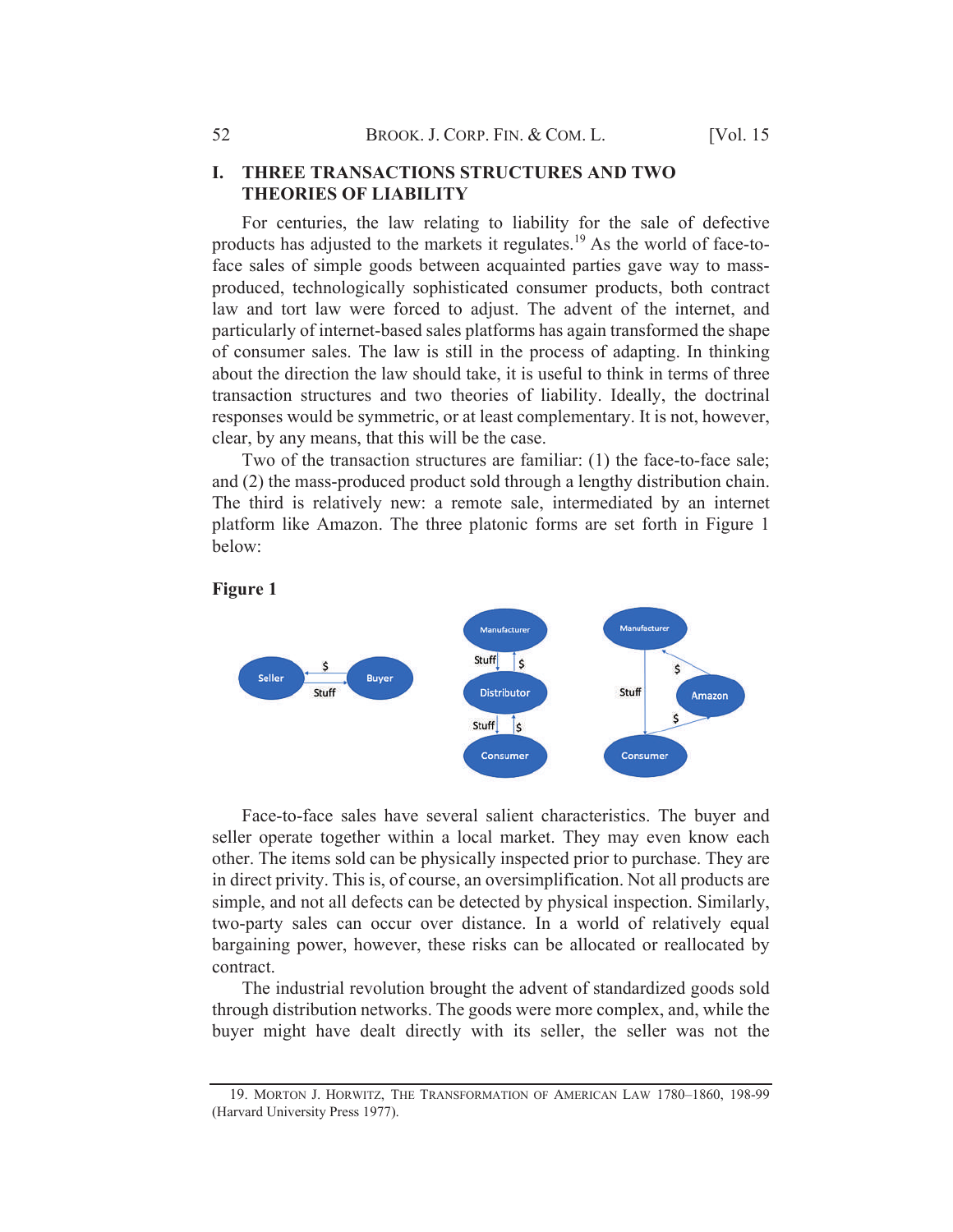manufacturer. Once one was talking about a car or a vacuum cleaner, defects were no longer apparent on inspection. The development of modern product liability law, comprising both warranty and the tort of strict liability, reflects adaptation to deal with the market for consumer contracts. In contract, caveat emptor yielded to statutory implied warranties of fitness and merchantability.20 In tort, the citadel of privity crumbled, giving rise first to a duty of care owed to foreseeable consumers, and ultimately to strict liability in tort of any seller in the distribution chain to consumers. $21$ 

The advent of the internet has led to a second transformation—the advent of remote sales over an internet platform. In the face-to-face transaction, the buyer knew its seller, and could inspect the goods. In the vertically structured mass-market consumer transaction, the buyer knew their immediate seller, and usually the identity of the manufacturer. Sales over an internet platform, however, add a second type of distance.<sup>22</sup> The goods may be complex. The manufacturer may be known or unknown, and the seller too may be unknown and difficult to ascertain. The only entity with whom the buyer deals directly is the platform, whatever that is. $^{23}$ 

Intermediated sales on an internet platform do not fit neatly into either of the existing transactional or doctrinal structures. Different platforms handle this distance differently. Direct merchants, like LL Bean or Lands' End, situate themselves within the brick-and-mortar model, stepping into the transaction at the same place as a physical store.<sup>24</sup> Online auction sites or true marketplace sites like e-Bay make it clear to the consumer that they must rely on the third-party seller.<sup>25</sup> As we will discuss below, Amazon straddles the line opportunistically, in a way that is likely to be a trap for the unwary. When

<sup>20</sup>. Compare, e.g., Seixas v. Woods, 2 Cai. R. 48 (N.Y. Sup. Ct. 1804) (holding a seller of lowquality wood made no warranty as to its quality despite having advertised the wood as high-quality brazilleto wood, thus finding no remedy for the buyer absent an allegation of fraud) with U.C.C. §§ 2-314, 2-315 (AM. LAW INST. & UNIF. LAW COMM'N 1951) (describing implied warranties of merchantability and of fitness for a particular purpose).

<sup>21</sup>. See, e.g., McPherson v. Buick, 111 N.E. 1050 (N.Y. 1916) (holding that products need not be poisonous, explosive, or otherwise destructive in nature for a product to foreseeably cause harm and thus create a duty for manufacturers as to all foreseeable users of the product, irrespective of contract law, and therefore make manufacturers liable for negligence); Codling v. Paglia, 32 NY.2d 330, 338 (1973) ("As we are aware, the erosion of the citadel of privity has been proceeding apace and even more rapidly in other jurisdictions, all with the enthusiastic support of text writers and the authors of law review articles as evidenced by an extensive literature. Once one exception has been made, others have followed as appealing fact situations presented instances in which, in language of result, liability has been imposed to avoid injustice and for the protection of the public.").

<sup>22</sup>. See infra text and notes at 44–49 (describing the difficulty of locating a third-party seller and manufacturer of a product sold on Amazon). See also Heavy Hand of Amazon, supra note 6, at 261 (describing how the purported seller in *Oberdorf v. Amazon.com, Inc.* was nowhere to be found).

<sup>23.</sup> See, e.g., Heavy Hand of Amazon, supra note 6, at 261 (describing how the purported seller in Oberdorf v. Amazon.com, Inc. was nowhere to be found).

<sup>24.</sup> L.L.BEAN, https://www.llbean.com/ (last visited Aug. 25, 2020); LANDS END, https://www.landsend.com (last visited Aug. 25, 2020).

<sup>25.</sup> EBAY, https://www.ebay.com/ (last visited Aug. 25, 2020).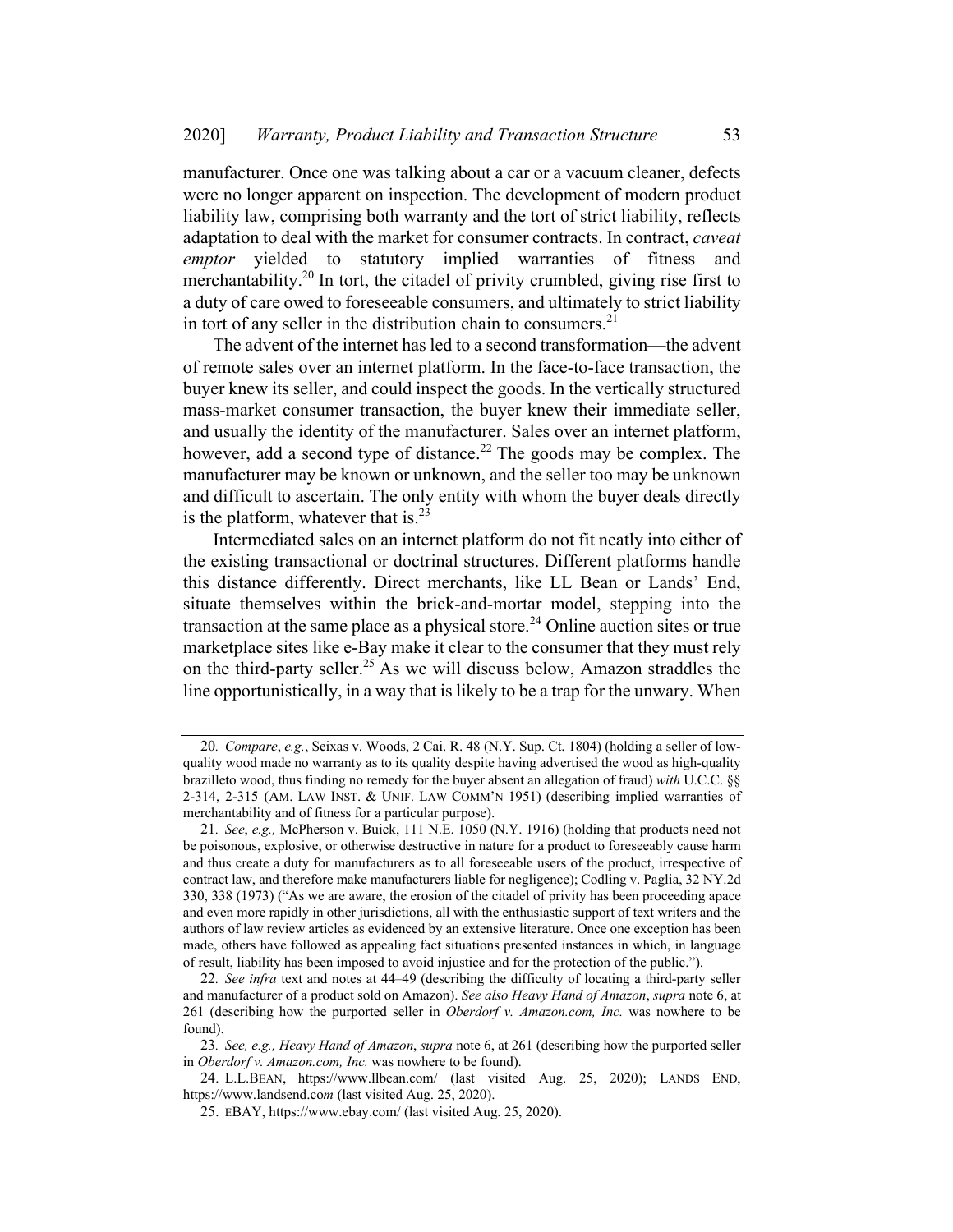a third-party sale occurs on the Amazon platform, Amazon makes clear that it never takes title.26 This is true for the majority of goods sold on Amazon's site. $27$  So, it argues, it is neither a seller nor a warrantor.

The effect of Amazon's transaction structure is to reconstitute the old, discredited, defense of privity for both available theories of liability—tort and warranty. <sup>28</sup> The consumer buys from the, largely unknown and impossible to verify, remote seller. But the consumer only deals directly with Amazon, which in turn seeks to hide behind the seller, whose identity is often a complete mystery. In the sections that follow we explore whether this formal dodge works as a doctrinal matter, first in contract, and then in tort, and conclude that both contract law and tort law have the capacity to elevate substance over form, but that, as it did for products generally, tort is likely to get there first.

## II. DOES AMAZON MAKE THE IMPLIED WARRANTY OF MERCHANTABILITY?

Defective consumer products and personal injury happen with actuarial frequency. With Amazon sitting at the center of the post-COVID supply chain, it is predictable that products sold on the platform will malfunction and cause injury. Warranty liability under the UCC is one source of redress. When a consumer buys goods from a store or directly from an online merchant, they make the implied warranty of merchantability under UCC Section 2-314. This renders the seller liable for harm caused to the buyer by defective goods, including consequential damages such as personal injury.<sup>29</sup> UCC Section 2-318 offers three versions, depending on a state's preferences. The warranty may reach only to the purchaser and their family (Option A), or it may reach to foreseeable users of the product, at least to the extent of personal injury damages (Option B), or it may reach to foreseeable users for all types of damage (Option C). However, if Amazon is treated as the direct seller, then privity is not an issue.

Amazon seeks to sidestep the entire conversation, however. Instead of interposing an intermediary between itself and the buyer it seeks to take itself out of the transaction entirely. It argues that, because it never takes title to goods sold on the platform by others, it is neither a seller for tort purposes nor a warrantor for contract purposes.<sup>30</sup> In this section we consider whether

<sup>26</sup>. Heavy Hand of Amazon, supra note 6, at 264.

<sup>27</sup>. Heavy Hand of Amazon, supra note 6, at 262 n. 20 (citing J. Clement, Percentage of Paid Units Sold by Third-Party Sellers on Amazon Platform as of 4th Quarter in 2019, STATISTA (Jan. 31, 2020), https://www.statista.com/statistics/259782/third-party-seller-share-of-amazon-platform /).

<sup>28.</sup> Anita Bernstein, Privity 2.0 (unpublished manuscript on file with author).

<sup>29.</sup> U.C.C. 2-314 (AM. LAW INST. & UNIF. LAW COMM'N 1951).

<sup>30</sup>. See, e.g., Heavy Hand of Amazon, supra note 6, at 261 and Bolger v. Amazon.com, LLC, 267 Cal. Rptr. 3d 601 (Cal. Ct. App. 2020).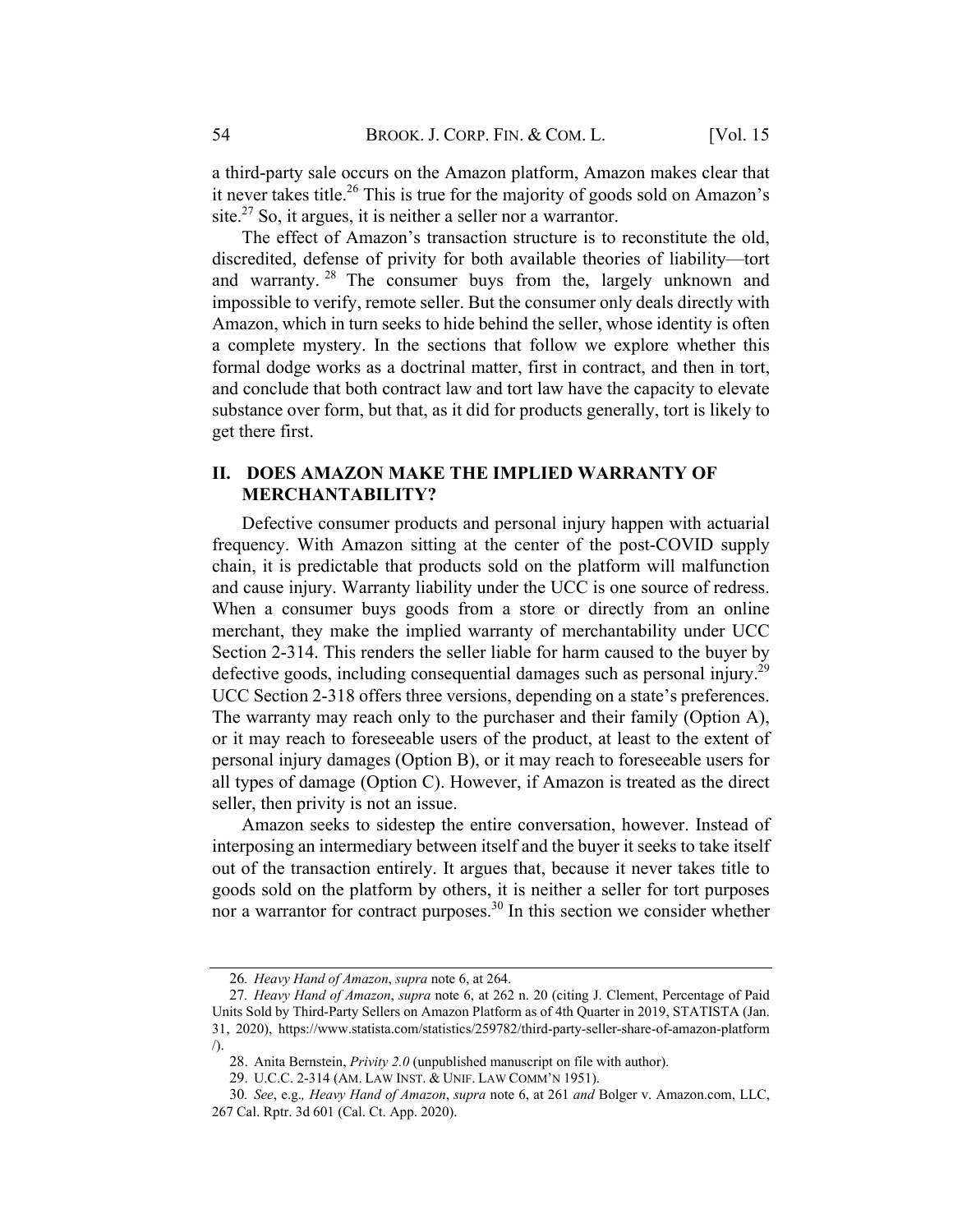this approach works under the UCC, and further consider whether other contract principles such as promissory estoppel and agency can be used to protect consumers in these transactions. In our view, the formal structure of the transaction should not matter, and substance should triumph over form, but the answer is far from certain.

## A. THE SUBSTANCE AND THE FORM: WHAT DOES THE CONSUMER SEE?

When a customer purchases goods over the Amazon platform, it is not always clear from whom they are buying: Is it Amazon or somebody else? This confusion is buried deep in the history of Amazon's business. Amazon started in 1995 as an online bookseller that sold and shipped books online for its own account. <sup>31</sup> In this regard it was different from other internet businesses, like E-Bay, which operated as an online auction platform, or brick and mortar stores that opened websites in order to expand their business.<sup>32</sup> At its inception, Amazon was more like L.L. Bean or Land's End—catalogue sellers that moved online.<sup>33</sup>

In 2000, however, Amazon added the Amazon Marketplace, where thirdparty sellers could sell things alongside Amazon on its website.<sup>34</sup> This allowed Amazon to increase the variety of products sold, without having to finance additional inventory.<sup>35</sup> Amazon offered third party sellers two methods of selling on Amazon.<sup>36</sup> The seller could ship directly to customers, or it could choose "fulfillment by Amazon," in which case the inventory would be stored at and shipped from Amazon's own fulfillment centers.<sup>37</sup>

<sup>31.</sup> Press Release, Amazon, World's Largest Bookseller Opens on the Web (Oct. 4, 1995) (https://press.aboutamazon.com/news-releases/news-release-details/worlds-largest-bookselleropens-web/).

<sup>32</sup>. See Our History, EBAY, https://www.ebayinc.com/company/our-history/ (last visited Aug. 25 2020); History, BARNES AND NOBLE, https://www.barnesandnobleinc.com/about-bn/history/ (last visited Aug. 25, 2020).

<sup>33</sup>. See Company Information, L.L.BEAN, https://www.llbean.com/llb/shop/516920?nav=ln-516918 (last visited Aug. 25, 2020); About Us, LANDS' END, https://www.landsend.com /aboutus/company/ (last visited Aug. 25, 2020)

<sup>34.</sup> Press Release, Amazon, Amazon Marketplace a Winner for Customers, Sellers, and Industry; New Service Grows Over 200 Percent in First Four Months (Mar. 19, 2001), https://press.aboutamazon.com/news-releases/news-release-details/amazon-marketplace-winnercustomers-sellers-and-industry/.

<sup>35.</sup> Matt Day & Jackie Gu, The Enormous Numbers Behind Amazon's Market Reach, BLOOMBERG (March 27, 2019), https://www.bloomberg.com/graphics/2019-amazon-reach-acrossmarkets/?sref=DmtH4HH5.

<sup>36</sup>. See Amazon Services Business Solutions Agreement, AMAZON SELLER CENTRAL, https://sellercentral.amazon.com/gp/help/external/G1791?language=en\_US (last visited Nov. 21, 2020). See also The Beginner's Guide to Selling on Amazon, AMAZON, https://sell.amazon.com/ beginners-guide.html (last visited Au. 25, 2020).

<sup>37</sup>. The Beginner's Guide to Selling on Amazon, AMAZON, https://sell.amazon.com/beginnersguide.html (last visited Au. 25, 2020).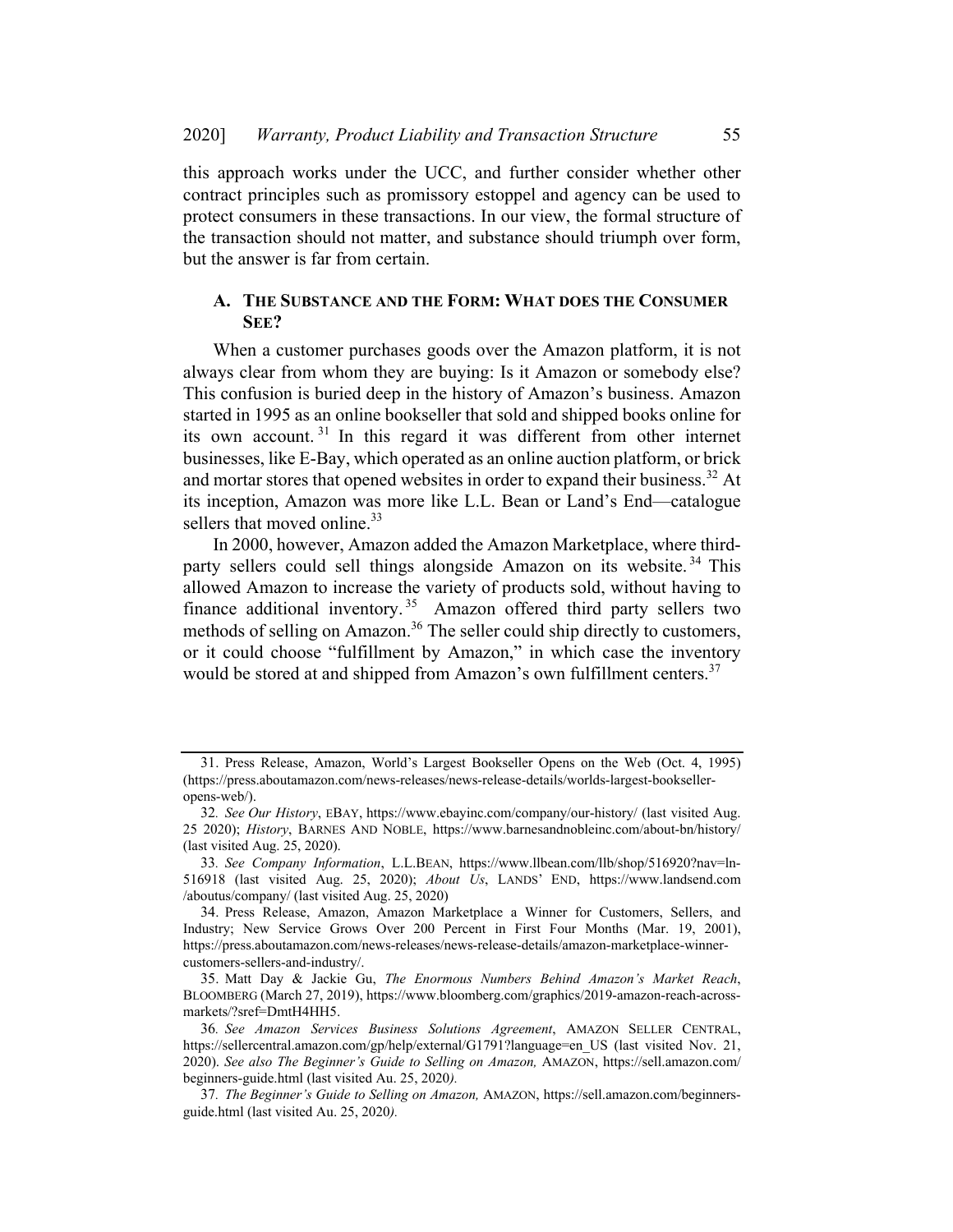For the customer, the structure of the transaction might not be completely obvious. Figure 2 displays a typical product page on the Amazon website. It was found in response to a search for an "iPhone armband." It is not easy to figure out who the seller is. The identity of the seller is disclosed, but the disclosure is in fine print, and purely formal. The identity of the nominal seller could easily be missed.



The transaction described in Figure 2 has three participants: (1) the manufacturer—I2 Gear; (2) the seller—Cost Brothers; and (3) Amazon. What is striking, (as demonstrated in Figure 3) is that on this page, the seller's name appears once, in the circled (very) small print, while the words "Amazon" or "Prime" (an Amazon trademark) appear 12 times. Meanwhile, inconspicuously, under the "Buy now" button one finds the legend, "Sold by Cost Brothers. Fulfilled by Amazon."38 The customer could not be blamed if they thought they were buying the item from Amazon. Nonetheless, Amazon would forcefully argue that the purchase was not from them, but from Cost Brothers. 39

<sup>38.</sup> This is one of three possible legends. When one purchases goods on the Amazon website, the page will indicate that the goods are "sold by Amazon and shipped by Amazon," "Sold by XXXX and shipped by Amazon," or "Sold by XXX and shipped by XXX."

<sup>39</sup>. Should Amazon Be Responsible When Its Vendors' Products Turn Out to Be Unsafe?, WALL ST. J. (Feb. 28, 2020), https://www.wsj.com/articles/should-amazon-be-responsible-when-itsvendors-products-turn-out-to-be-unsafe-11582898971.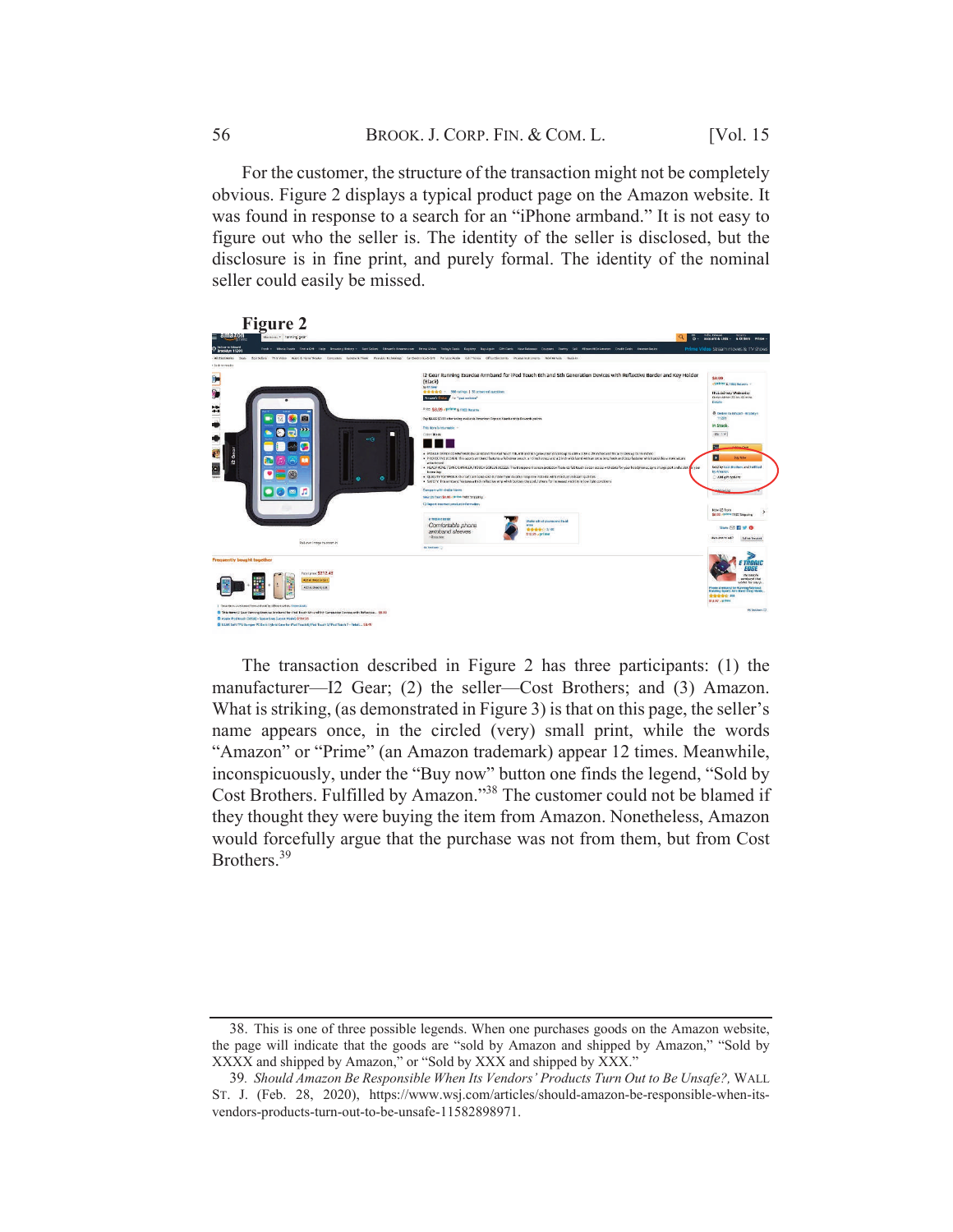Figure 3



## Notwithstanding their protestations, however, Amazon does not, and cannot contend that it does not have a contract with the consumer. If one is that rare, mythical, person who clicks through to Amazon's "terms of service", one would find:

Welcome to Amazon.com. Amazon.com Services LLC and/or its affiliates ("Amazon") provide website features and other products and services to you when you visit or shop at Amazon.com, use Amazon products or services, use Amazon applications for mobile, or use software provided by Amazon in connection with any of the foregoing (collectively, "Amazon Services"). Amazon provides the Amazon Services subject to the following conditions.40

Under the contract, the consumer uses "Amazon Services."<sup>41</sup> As such, the contract is characterized as a services contract, rather than a sale contract, but the definition is broad, and it includes when "Amazon.com . . . provide[s] products," which includes when "you . . . shop at Amazon.com."42

Even though there is a contract, and the contract will lead to the sale of goods, it is still an open question whether it is a contract under which the UCC's implied warranties arise. The "Amazon Service" provided is to form and arrange performance of the contract for "sale" to a consumer by Cost Brothers of an iPhone armband. It is Cost Brothers that will transfer title to the purchaser for a price. But who is Cost Brothers? What does the buyer know about them? Does the buyer even know they exist? How can they ascertain Cost Brothers' creditworthiness, or their reliability? Assuming the

<sup>40</sup>. Conditions of Use, AMAZON, https://www.amazon.com/gp/help/customer/display.html? nodeId=201909000&pop-up=1 (last visited Aug. 25, 2020) (emphasis added).

<sup>41</sup>. Id.

<sup>42</sup>. Id.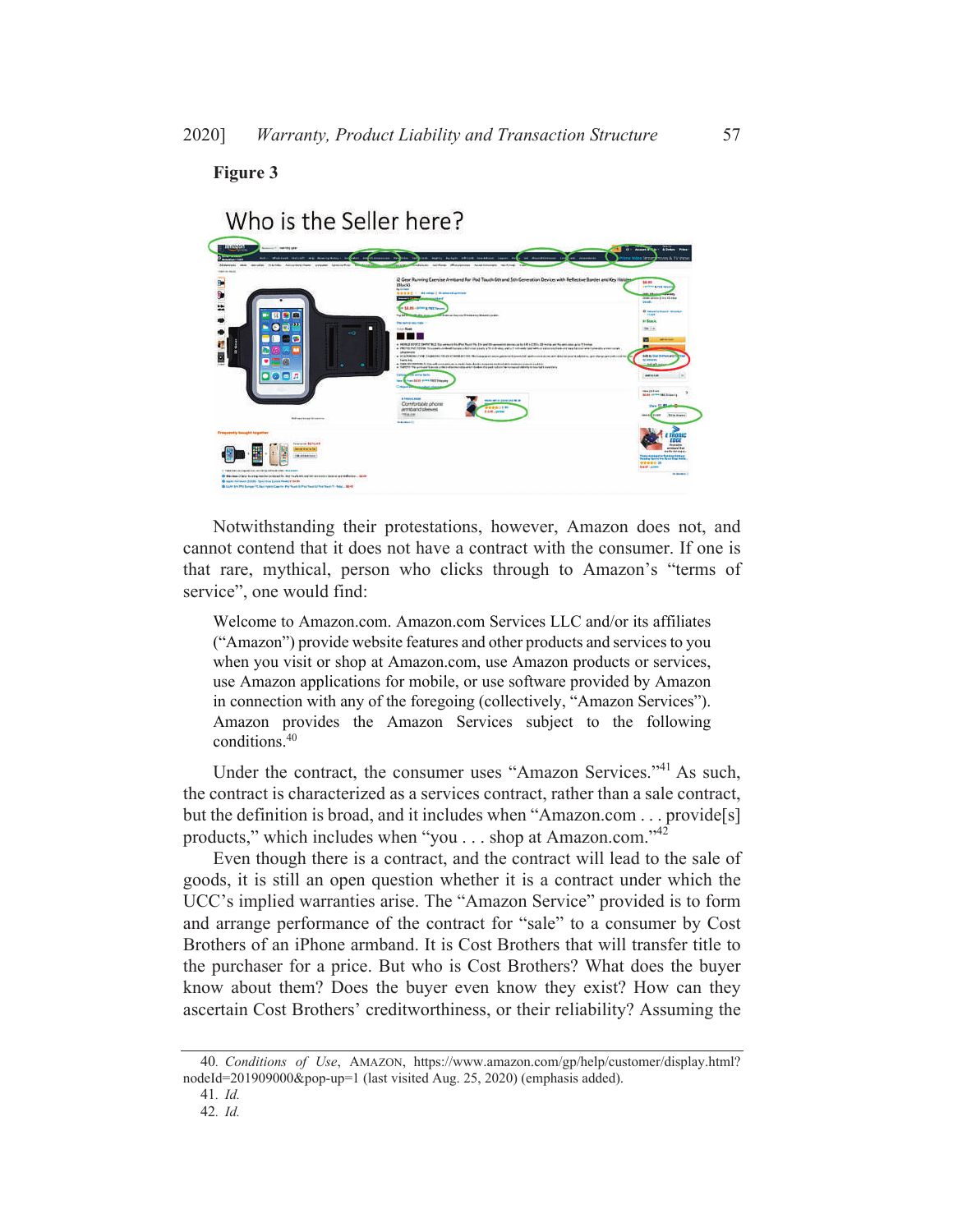buyer wanted to, what could they find out? At least on the Amazon website, the only information is a list of items sold by them,  $43$  and a summary of feedback from customers who have purchased items from them. <sup>44</sup> There is merely a business address naming Faber Graphics.<sup>45</sup>

To the extent that a potential buyer wanted information about the manufacturer "I2 Gear," the situation is similar. The only information available is a list of other products the company sells, mostly iPhone armbands and fanny packs for runners.<sup>46</sup> It is not a known brand name by any means.

From Cost Brothers' perspective, there is never any contact directly with the consumer, $47$  and Cost Brothers may not actually do anything to effectuate the sale. To the consumer, there would appear to be a contract between the consumer and Amazon.<sup>48</sup> While the goods sold are nominally going to be transferred directly from Cost Brothers to the buyer, $49$  the reality is that the iPhone armband is at an Amazon fulfillment center.<sup>50</sup> Amazon will take the armband, put it in an Amazon box and arrange for shipment.<sup>51</sup> Cost Brothers may not even know about the sale until Amazon processes the order and reimburses them.<sup>52</sup> All Cost Brothers may do is deliver a bunch of armbands to the Amazon warehouse, and authorize Amazon to sell them on their behalf.

While both Cost Brothers and I2 Gear can be considered sellers for the purpose of warranting the armband, it is not clear that the customer is even aware of their existence. As far as the customer is concerned, they dealt with Amazon. So, which should control, the formal transaction structure or the consumer's expectations? This is not just a question of tort law under strict product liability. It is a question of contract law under the law of warranty. When warranties are created, by whom, and how they are disclaimed in consumer goods contracts is regulated by both the  $UCC<sup>53</sup>$  and by federal law. 54

<sup>43</sup>. Cost Brothers Products on Amazon.com, AMAZON, https://www.amazon.com/s?me= A1UZXX8GKKGIIR&marketplaceID=ATVPDKIKX0DER (last visited Aug. 25, 2020).

<sup>44</sup>. Cost Brothers Amazon.com Seller Profile, AMAZON, https://www.amazon.com/sp?\_ encoding=UTF8&asin=&isAmazonFulfilled=1&isCBA=&marketplaceID=ATVPDKIKX0DER &orderID=&protocol=current&seller=A1UZXX8GKKGIIR&sshmPath= (last visited Aug. 25, 2020).

<sup>45</sup>. Id.

<sup>46</sup>. Search of I2 Gear on Amazon.com, AMAZON, https://www.amazon.com/s?k=i2+gear (last visited Aug. 25, 2020).

<sup>47.</sup> Cf. Amazon, Conditions of Use, AMAZON supra note 42.

<sup>48</sup>. Id.

<sup>49</sup>. See Amazon Services Business Solutions Agreement, supra note 38.

<sup>50</sup>. Id.

<sup>51</sup>. Id.

<sup>52</sup>. Id.

<sup>53.</sup> U.C.C. §§ 2-312–316 (AM. LAW INST. & UNIF. LAW COMM'N 1951).

<sup>54</sup>. See Magnuson-Moss Warranty Act, 15 U.S.C. § 2310 (2018).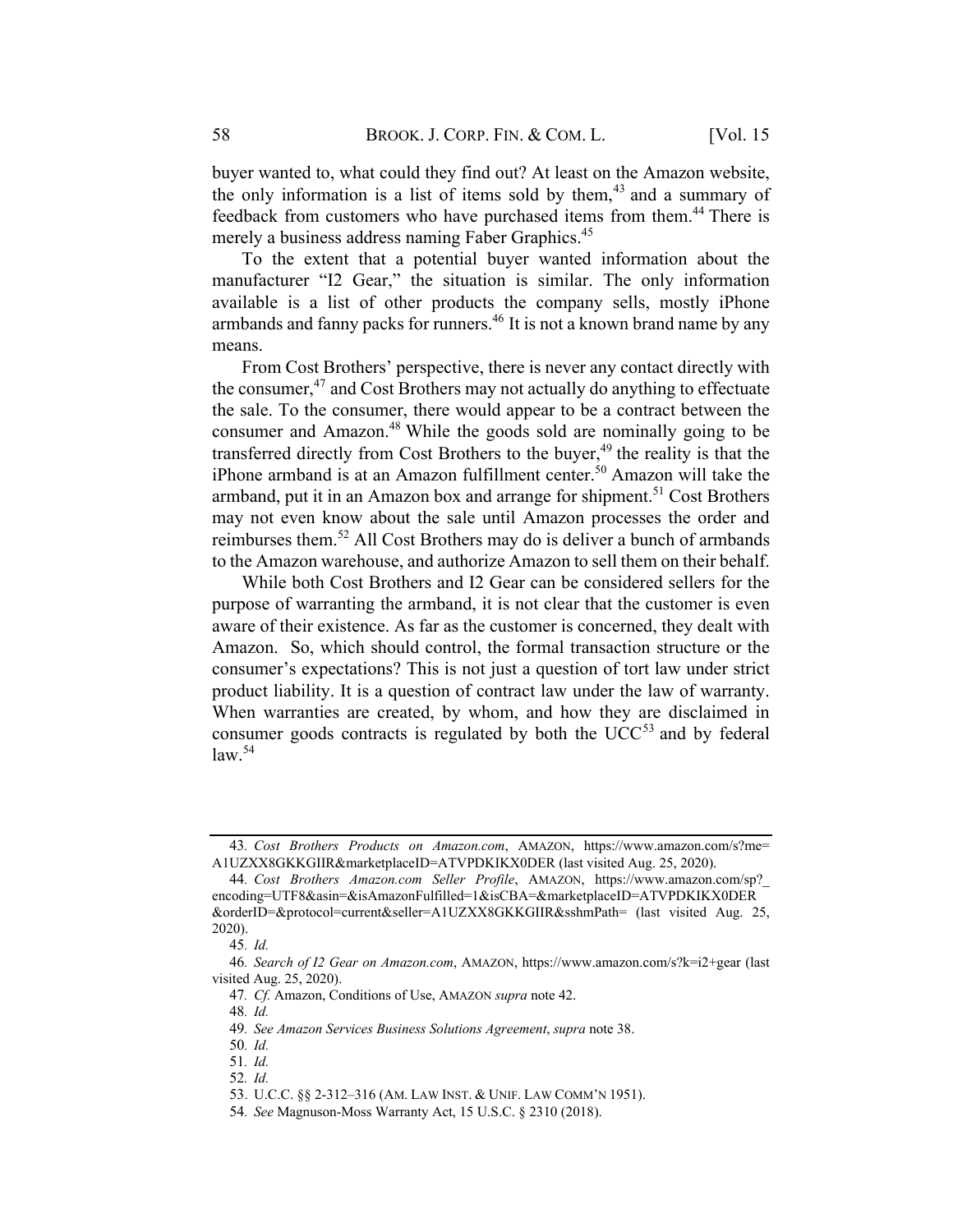#### B. WHY DOES IT MATTER IF AMAZON IS A WARRANTOR?

The question, in a nutshell, is whether the law of contracts will require Amazon to stand behind goods sold on its website. Liability in warranty is "strict." If Amazon makes the implied warranty of merchantability, then under UCC Section 2-314 Amazon would be guaranteeing that the goods are merchantable.<sup>55</sup> To be merchantable, they must:

(a) pass without objection in the trade under the contract description; and

(b) in the case of fungible goods, are of fair average quality within the description; and

(c) are fit for the ordinary purposes for which such goods are used; and

(d) run, within the variations permitted by the agreement, of even kind, quality and quantity within each unit and among all units involved; and

(e) are adequately contained, packaged, and labeled as the agreement may require; and

(f) conform to the promise or affirmations of fact made on the container or label if any.<sup>56</sup>

If the armband turns out to rip, tear, or fall off due to faulty materials, then the purchaser would have an action for breach of warranty and would be entitled to the remedies set forth in UCC Section 2-714.<sup>57</sup>

(2) The measure of damages for breach of warranty is the difference at the time and place of acceptance between the value of the goods accepted and the value they would have had if they had been as warranted, unless special circumstances show proximate damages of a different amount. 58

(3) In a proper case any incidental and consequential damages under the next section may also be recovered.59

Thus, the purchaser would be entitled to the lost value. Here, the armband would be valueless, so the purchaser would be entitled to a refund of the purchase price. If the purchaser instead decided that they wanted to return the armband and receive a replacement, they would be entitled to the cost of shipping as incidental damages:

(1) Incidental damages resulting from the seller's breach include expenses reasonably incurred in inspection, receipt, transportation and care and custody of goods rightfully rejected, any commercially reasonable charges,

<sup>55</sup>. See U.C.C. § 2-314(2) (AM. LAW INST. & UNIF. LAW COMM'N 1951).

<sup>56</sup>. Id.

<sup>57.</sup> U.C.C. § 2-714 (AM. LAW INST. & UNIF. LAW COMM'N 1951).

<sup>58.</sup> U.C.C. § 2-714(2) (AM. LAW INST. & UNIF. LAW COMM'N 1951).

<sup>59.</sup> U.C.C. § 2-714(3) (AM. LAW INST. & UNIF. LAW COMM'N 1951).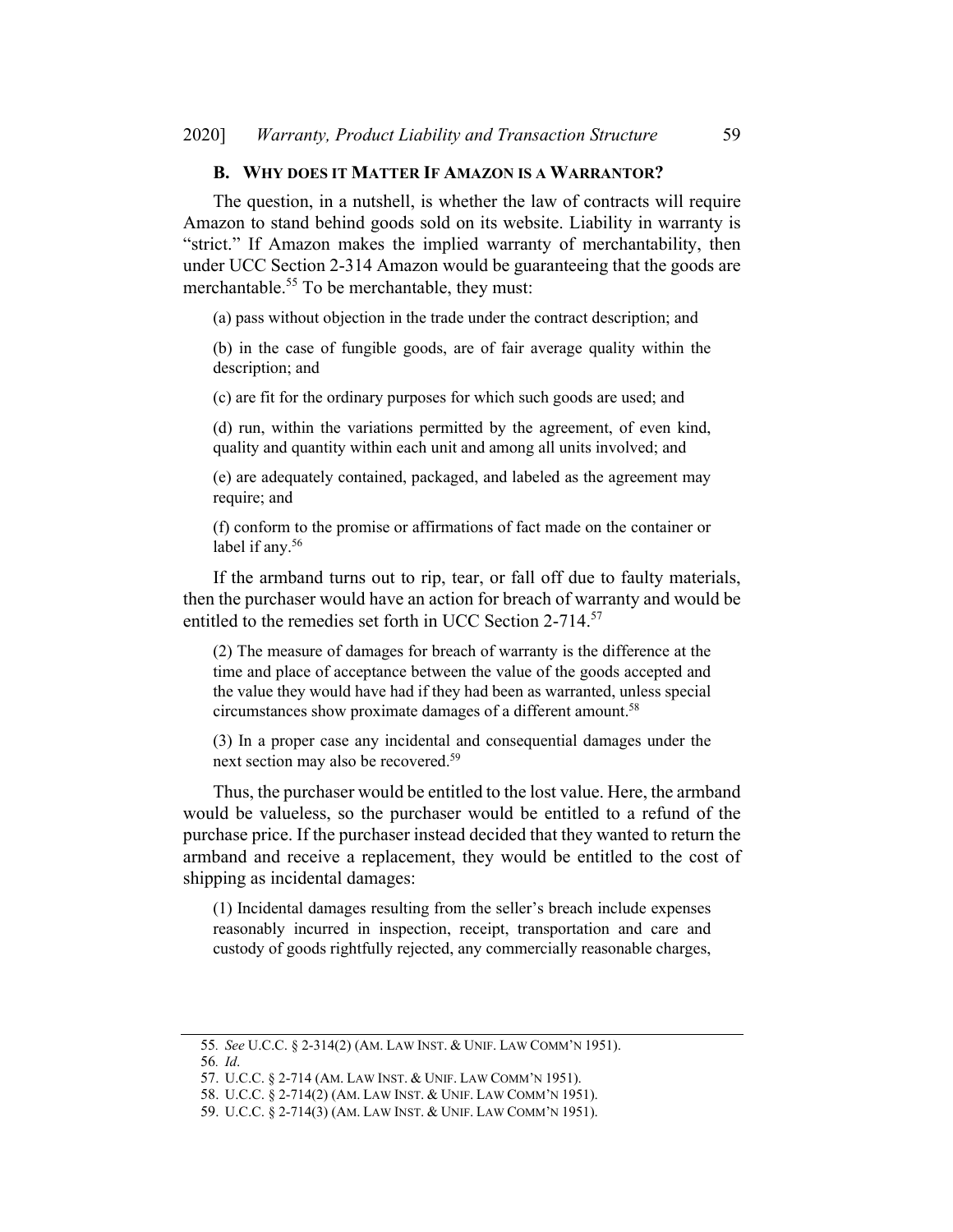expenses or commissions in connection with effecting cover and any other reasonable expense incident to the delay or other breach.<sup>60</sup>

But wait, there's more. If somehow, the defect was to prove dangerous and cause injury, then the purchaser would be entitled to incidental and consequential damages under Section 2-715.

(2) Consequential damages resulting from the seller's breach include

(a) any loss resulting from general or particular requirements and needs of which the seller at the time of contracting had reason to know and which could not reasonably be prevented by cover or otherwise; and

(b) injury to person or property proximately resulting from any breach of warranty.<sup>61</sup>

To be sure, an exploding hoverboard, a cellphone that catches fire, and/or a faulty dog collar that breaks causing personal injury would not be merchantable, and a warranty theory is available against the seller for personal injury.

#### C. IS AMAZON A WARRANTOR?

While the third party seller is a warrantor, it remains a question whether Amazon also warrants the merchantability of goods sold by its third pary sellers. Whether Amazon makes the implied warranty of merchantability turns on the language of UCC Section 2-314(1):

Unless excluded or modified (Section 2-316), a warranty that the goods shall be merchantable is implied in a *contract for their sale* if the *seller* is a merchant with respect to goods of that kind. Under this section the serving for value of food or drink to be consumed either on the premises or elsewhere is a sale.<sup>62</sup>

In our view, the answer is not clear cut. Figuring this out requires a quick tour through Article 2 of the UCC. In particular, how does the UCC define "seller," "merchant" and a "contract for their sale." We will look at each of these in order.

As noted above, Amazon would argue that, where third party sellers are involved, Amazon is not the seller because: (1) it does not take title to the goods; and, (2) it is not a party to the contract for sale. It is not clear that either of these facts matter for the purpose of being a warrantor.

"Seller" is defined in Section 2-103 as "a person who sells or contracts to sell goods."<sup>63</sup> A "contract" must "relaterel to the present or future sale of

<sup>60.</sup> U.C.C. § 2-715(1) (AM. LAW INST. & UNIF. LAW COMM'N 1951).

<sup>61.</sup> U.C.C. § 2-715(2) (AM. LAW INST. & UNIF. LAW COMM'N 1951).

<sup>62.</sup> U.C.C. § 2-314(1) (AM. LAW INST. & UNIF. LAW COMM'N 1951) (emphasis added).

<sup>63.</sup> U.C.C. § 2-103 (AM. LAW INST. & UNIF. LAW COMM'N 1951).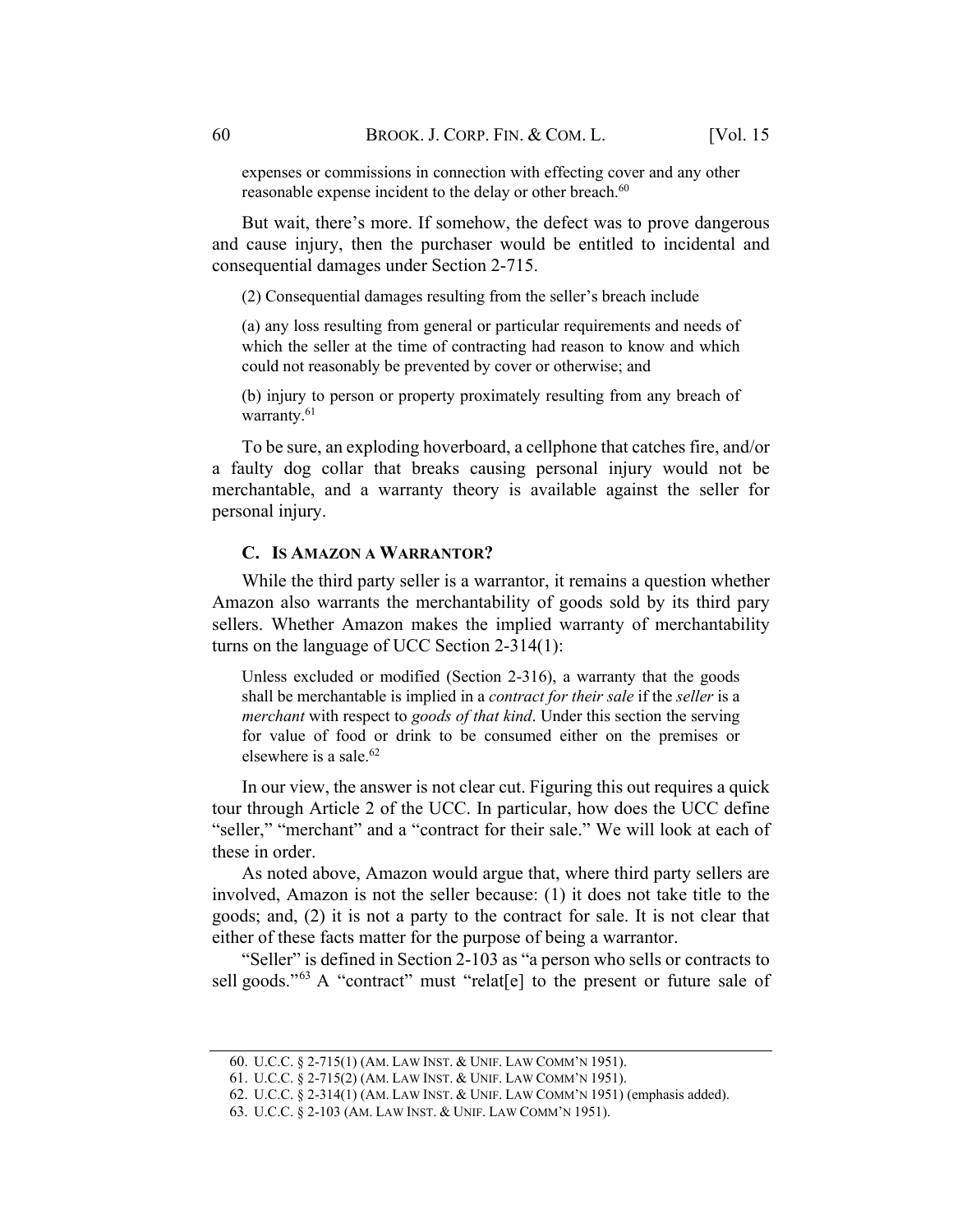goods."64 A "contract for sale" "includes both a present sale of goods and a contract to sell goods at a future time."<sup>65</sup> A "sale" is defined as "the passing of title from the seller to the buyer for a price."<sup>66</sup> On this narrow reading, in the transaction described in Figures 2 and 3, Amazon does not contract to sell goods.<sup>67</sup> And the contract entered into between Amazon and the customer would not be a "contract for sale." However, this is not the end of the inquiry.

The question is not whether Amazon enters into a "contract for sale," or is a "seller," but whether it is a "warrantor."68 It does not appear that one needs to be a seller to make a warranty: "a warranty that the goods shall be merchantable is implied in a contract for **their** sale if the seller is a merchant with respect to goods of that kind."<sup>59</sup> The language in UCC Section 2-314 does not say "contract for sale."<sup>70</sup> It is possible that a contract can be entered into between two parties that contemplates the sale of goods, but where the contracting parties are not the buyer and seller. I can bind myself to a contract where I (Party A) may commit to ensure that somebody else (Party B) will deliver title to goods to a buyer (Party C). In other words, a contract for sale can be made with one person, where the actual deliveries will be fulfilled by another. For example, a general contractor will often warrant the work of a subcontractor. In sum, while a "contract for sale" requires a transfer of title from the seller (a party to the contract) to a buyer (also a party to the contract), a "contract for their sale" need not , necessarily, be a "contract for sale."

There is no point in the Amazon transaction where the consumer actually engages with the third-party seller, other than Amazon revealing its identity.<sup>71</sup> Amazon undertakes to make the sale happen, and if there are problems, the complaints run through Amazon as well.

Again, under UCC Section 2-106, a "contract" governed by Article 2 must "relate to the sale of goods," but it need not be a "contract for sale."<sup>72</sup> This question is non-trivial. Consignment merchants, for example, often enter into contracts where they sell a product, owned by someone else out of their store.<sup>73</sup> The consignment merchant acts as an agent for the seller—who the buyer never sees. Certain inventory floor planning arrangements may work this way as well, where a manufacturer's inventory is displayed and sold from a showroom floor.<sup>74</sup> The language of UCC Section  $2-314$  leaves open the

<sup>64.</sup> U.C.C. § 2-106 (AM. LAW INST. & UNIF. LAW COMM'N 1951).

<sup>65</sup>. Id.

<sup>66</sup>. Id.

<sup>67</sup>. See also Amazon Services Business Solutions Agreement, supra note 38.

<sup>68</sup>. See U.C.C. § 2-314 (AM. LAW INST. & UNIF. LAW COMM'N 1951).

<sup>69</sup>. Id. (emphasis added).

<sup>70</sup>. Id.

<sup>71</sup>. See Figures 2 and 3.

<sup>72.</sup> U.C.C. § 2-106 (AM. LAW INST. & UNIF. LAW COMM'N 1951).

<sup>73</sup>. See U.C.C. § 9-102(a)(20) (AM. LAW INST. & UNIF. LAW COMM'N 2010)

<sup>74</sup>. See LYNN M. LOPUCKI ET AL, COMMERCIAL TRANSACTIONS: A SYSTEMS APPROACH

<sup>1111-20 (</sup> $7<sup>th</sup>$  ed. 2020) for documentation of a floor planning arrangement.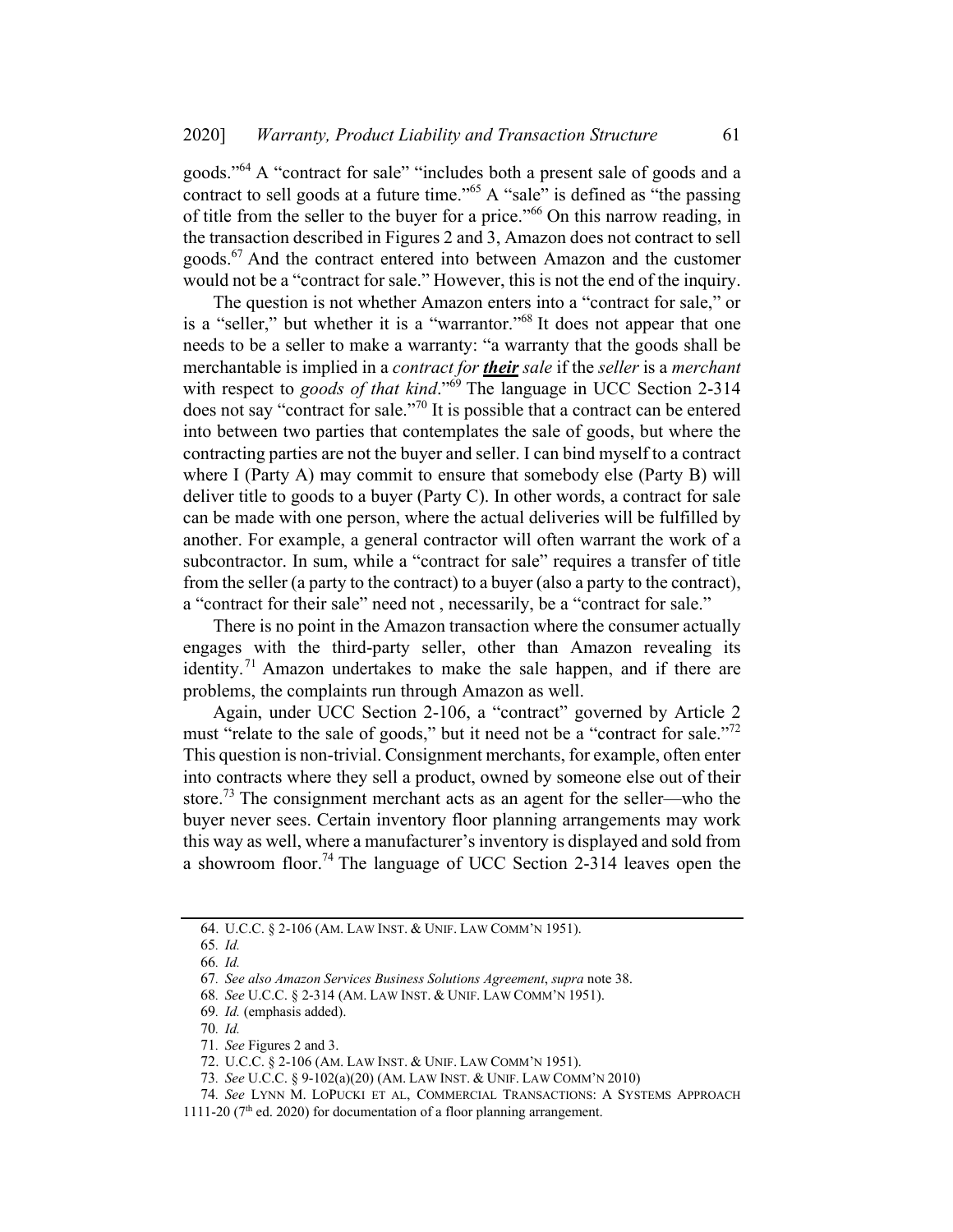possibility that the contracts for the sale of consigned goods, or floor-planned cars would be viewed as "a contract for their sale," and would contain the implied merchantability as an implied term.<sup>75</sup> The argument, therefore, is that Amazon enters into a contract with the consumer under which the goods purchased will be supplied by a third-party seller, and that this is a "contract for their sale."

This approach elevates substance over form and has much to recommend it. In the non-virtual world, it would be odd if a purchaser were to walk into a store and the remedies against the merchant were to change depending, not on what the buyer could see, but on the title arrangement between the merchant and their supplier.

#### 1. Privity

While one could argue that the word "their" in "contract for their sale" was merely a grammatical move to clarify that the warranty related to the specific goods, there is another equally plausible reading, which inheres in the logic of warranty. Article 2 does not appear to require a warrantor to have a contract with the plaintiff – the ultimate user of the product. Under all versions of UCC Section 2-318, a seller's warranty extends beyond the immediate purchaser to cover personal injury of guests and family members (Alternative A).<sup>76</sup> However, in close to half of the states, warranties run beyond guests and family members to all foreseeable users (Alternative B) for personal injury. In some jurisdictions, it goes even further, covering economic loss as well as personal injury (Alternative C). This extension of the warranty operates when a manufacturer seeks to insulate itself from liability by hiding behind the distribution chain.

Section 2-318 operates as a limited relaxation of the requirement of privity. In the classic case, a seller makes a warranty, and the warranty runs beyond the immediate purchaser. Again, this prevents the seller from elevating the form of the transaction over its substance. In the face of Section 2-318, Amazon has sought to create a slightly different, but equally formal version of non-privity. While Amazon's contract is the only contract directly with the consumer, Amazon seeks to present itself as a stranger to the transaction.<sup>77</sup> Our suggested reading of 2-314, treating Amazon's contract with the consumer as a "contract for their sale,"vindicates the policy of Section 2-318 and operates symmetrically without regard to formal transaction structure.

<sup>75</sup>. See U.C.C. § 2-314 (AM. LAW INST. & UNIF. LAW COMM'N 1951).

<sup>76</sup>. See U.C.C. § 2-318.

<sup>77</sup>. See Amazon Services Business Solutions Agreement, supra note 38.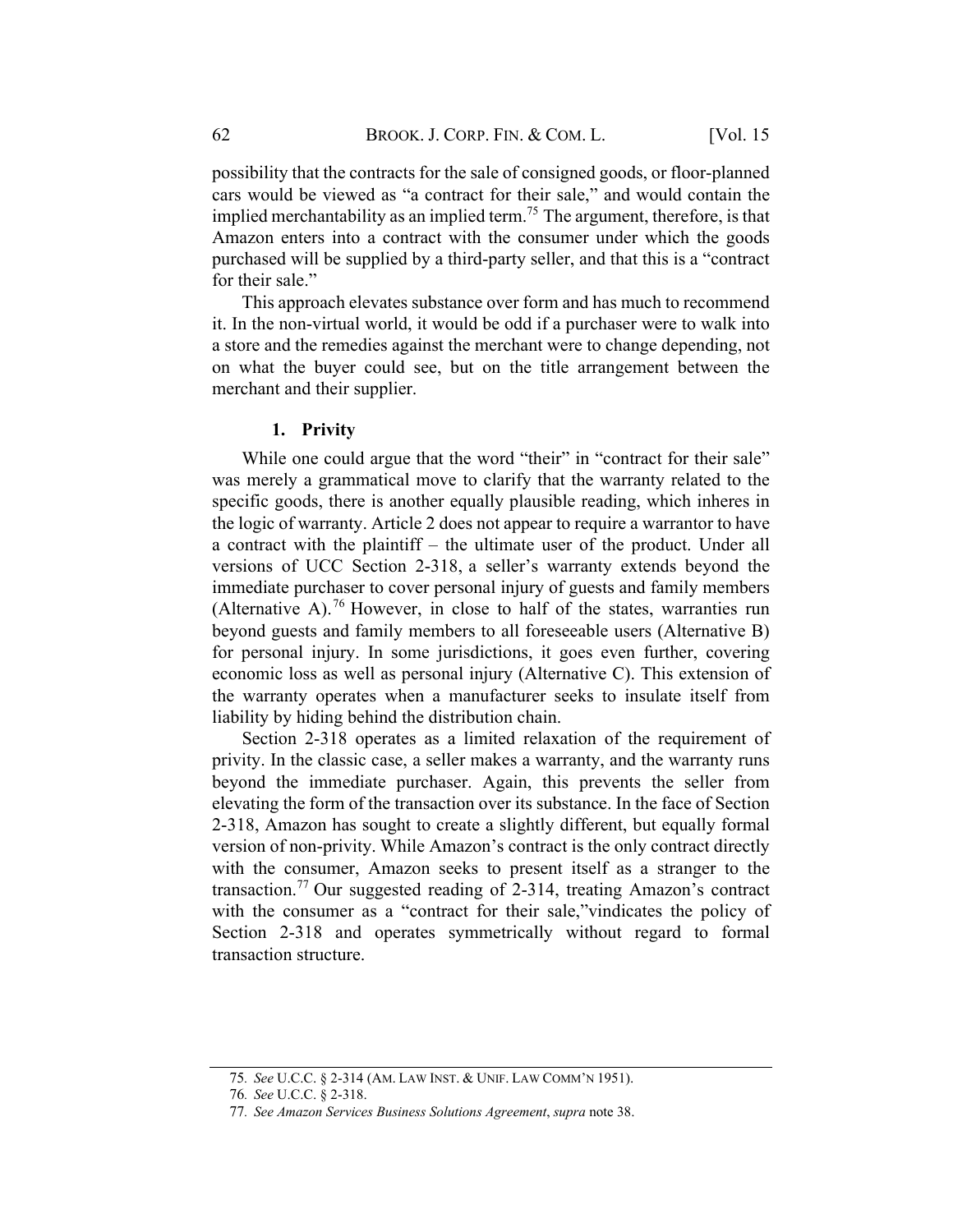#### 2. Seller by Estoppel

To the extent that Amazon seeks to shift any warranty liability to third party sellers, there is also an argument that Amazon is a seller by estoppel. As we noted above, when a consumer visits Amazon to purchase an iPhone armband, it accomplishes this transaction in an "Amazon" branded space.<sup>78</sup> Indeed, if one wants to purchase something from Cost Brothers, on "costbrothers.com," it is impossible to purchase it anywhere but an Amazon branded space.<sup>79</sup> Amazon is the only place where Cost Brothers seems to exist, and their only function is to sell iPhone armbands and USB lamps produced by a company called I2 Gear, and yoga straps from a company called Paloma. 80

In other words, Amazon makes it very difficult to see who, besides Amazon, is involved in the sale. For these purposes, it is Amazon's reputation, not Cost Brothers or I2Gear that drives the sale. To the extent that Amazon structures the sale such that it appears that Amazon is a seller, and the customer relies on that fact, there is a strong argument that estoppel principles should operate to hold Amazon responsible for the impression it creates.

#### 3. Seller's Agent

Finally, and most importantly, Amazon may also be treated as an agent for the seller. Under the law of agency, when someone is dealing with an agent for an undisclosed principal, the law typically imposes on the agent whatever responsibilities would otherwise be on the principal.<sup>81</sup> Here, it can be argued that Amazon is acting as an agent, and that Amazon makes it rather hard for a typical buyer to figure out (i) that Amazon is acting only as an agent, and (ii) the identity of the principal could justify a legal conclusion that Amazon should be treated as an agent for an undisclosed principal (or, perhaps, be estopped from denying that status).

Thus, while it may not be open and shut, there is a powerful argument that Amazon is a merchant seller who makes the implied warranty of merchantability notwithstanding its claim that it never takes title.

## III. CAN AMAZON AVOID WARRANTY LIABILITY FOR PERSONAL INJURY

If a court were to find that Amazon does make the implied warranty of merchantability, it would be liable for personal injury damages caused to its

<sup>78</sup>. Supra Figures 2 and 3.

<sup>79</sup>. See, e.g, Search of Cost Brothers on Google.com, GOOGLE, https://www.google.com (search "Cost Brothers") (last visited Aug. 25, 2020).

<sup>80.</sup> Cost Brothers Products on Amazon.com, supra note 45.

<sup>81</sup>. See, e.g., AcBel Polytech, Inc. v. Fairchild Semiconductor Int'l, Inc., 928 F.3d 110, 117-18  $(1<sup>st</sup> Cir. 209).$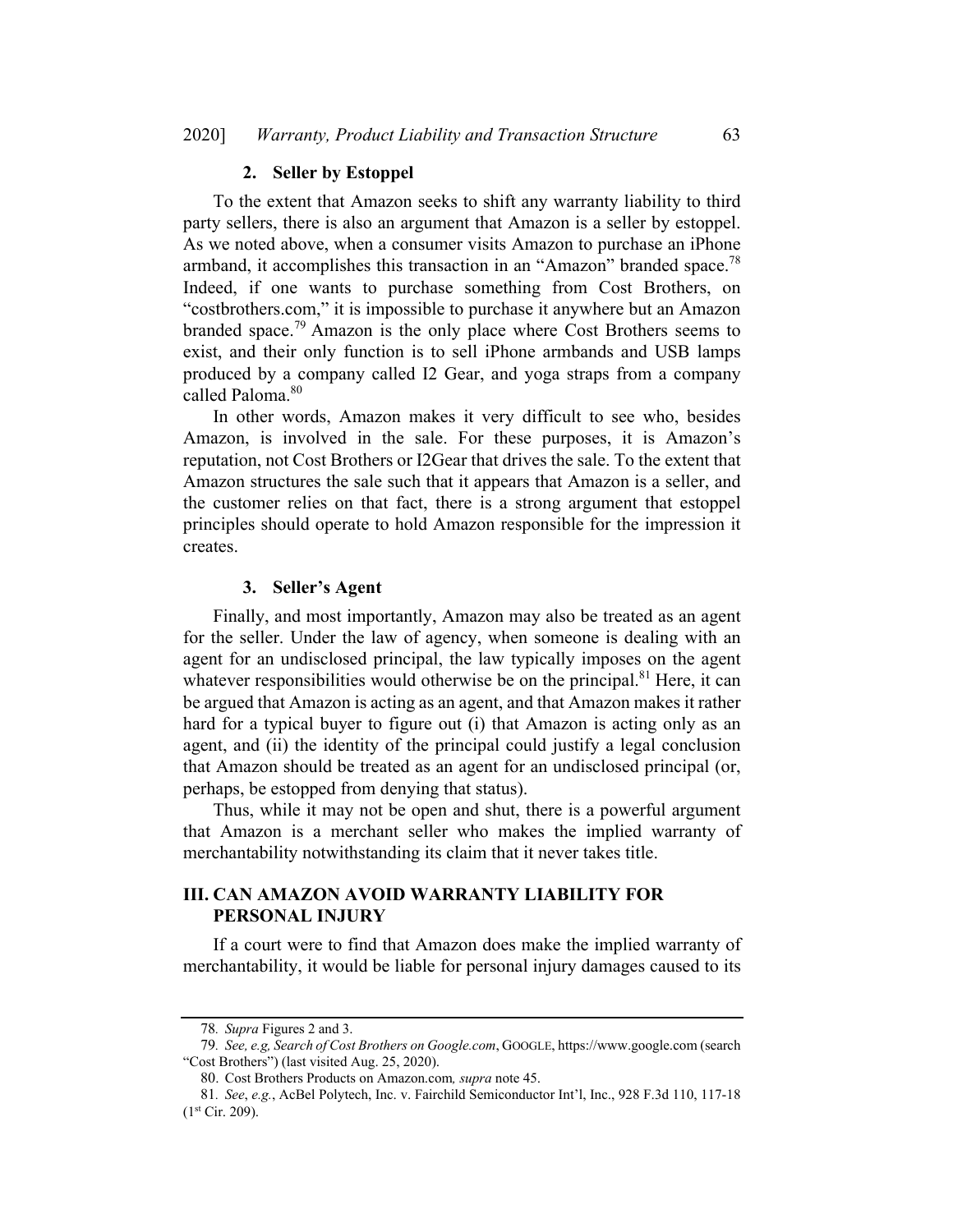customers, and possibly also to family members, guests, and in many jurisdictions, foreseeable users of the product. In this section, we will analyze a third attempt by Amazon to avoid such liability – disclaimer. In this regard, Amazon may actually have been too cute by half. Their attempts to conceal the identity of the actual seller and their own role in the transaction undercuts their attempt to disclaim warranty. First, their concealment of the true seller undercuts the conspicuousness of any warranty disclaimer. Second, the attempt to avoid liability completely, through transaction structure, may cause the remedies in the transaction to fail of their essential purpose.

#### A. DISCLAIMER

Notwithstanding its protestations to the contrary, Amazon appears to be sensitive to the possibility that it might turn out to be a warrantor under its contract with the consumer for services. To deal with this, the company does just what you might expect. $82$  It seeks to disclaim all warranties, exclude consequential damages, and limit the remedy to "repair and replacement," proclaiming all services to be provided "AS IS."<sup>83</sup> Below is the disclaimer that one can find on Amazon:

## DISCLAIMER OF WARRANTIES AND LIMITATION OF **LIABILITY**

THE AMAZON SERVICES AND ALL INFORMATION, CONTENT, MATERIALS, PRODUCTS (INCLUDING SOFTWARE) AND OTHER SERVICES INCLUDED ON OR OTHERWISE MADE AVAILABLE TO YOU THROUGH THE AMAZON SERVICES ARE PROVIDED BY AMAZON ON AN "AS IS" AND "AS AVAILABLE" BASIS, UNLESS OTHERWISE SPECIFIED IN WRITING. AMAZON MAKES NO REPRESENTATIONS OR WARRANTIES OF ANY KIND, EXPRESS OR IMPLIED, AS TO THE OPERATION OF THE AMAZON SERVICES, OR THE INFORMATION, CONTENT, MATERIALS, PRODUCTS (INCLUDING SOFTWARE) OR OTHER SERVICES INCLUDED ON OR OTHERWISE MADE AVAILABLE TO YOU THROUGH THE AMAZON SERVICES, UNLESS OTHERWISE SPECIFIED IN WRITING. YOU EXPRESSLY AGREE THAT YOUR USE OF THE AMAZON SERVICES IS AT YOUR SOLE RISK.

TO THE FULL EXTENT PERMISSIBLE BY LAW, AMAZON DISCLAIMS ALL WARRANTIES, EXPRESS OR IMPLIED, INCLUDING, BUT NOT LIMITED TO, IMPLIED WARRANTIES OF MERCHANTABILITY AND FITNESS FOR A PARTICULAR PURPOSE. AMAZON DOES NOT WARRANT THAT THE AMAZON SERVICES, INFORMATION, CONTENT, MATERIALS, PRODUCTS (INCLUDING SOFTWARE) OR OTHER SERVICES INCLUDED ON

<sup>82</sup>. See Conditions of Use, supra note 42.

<sup>83</sup>. Id.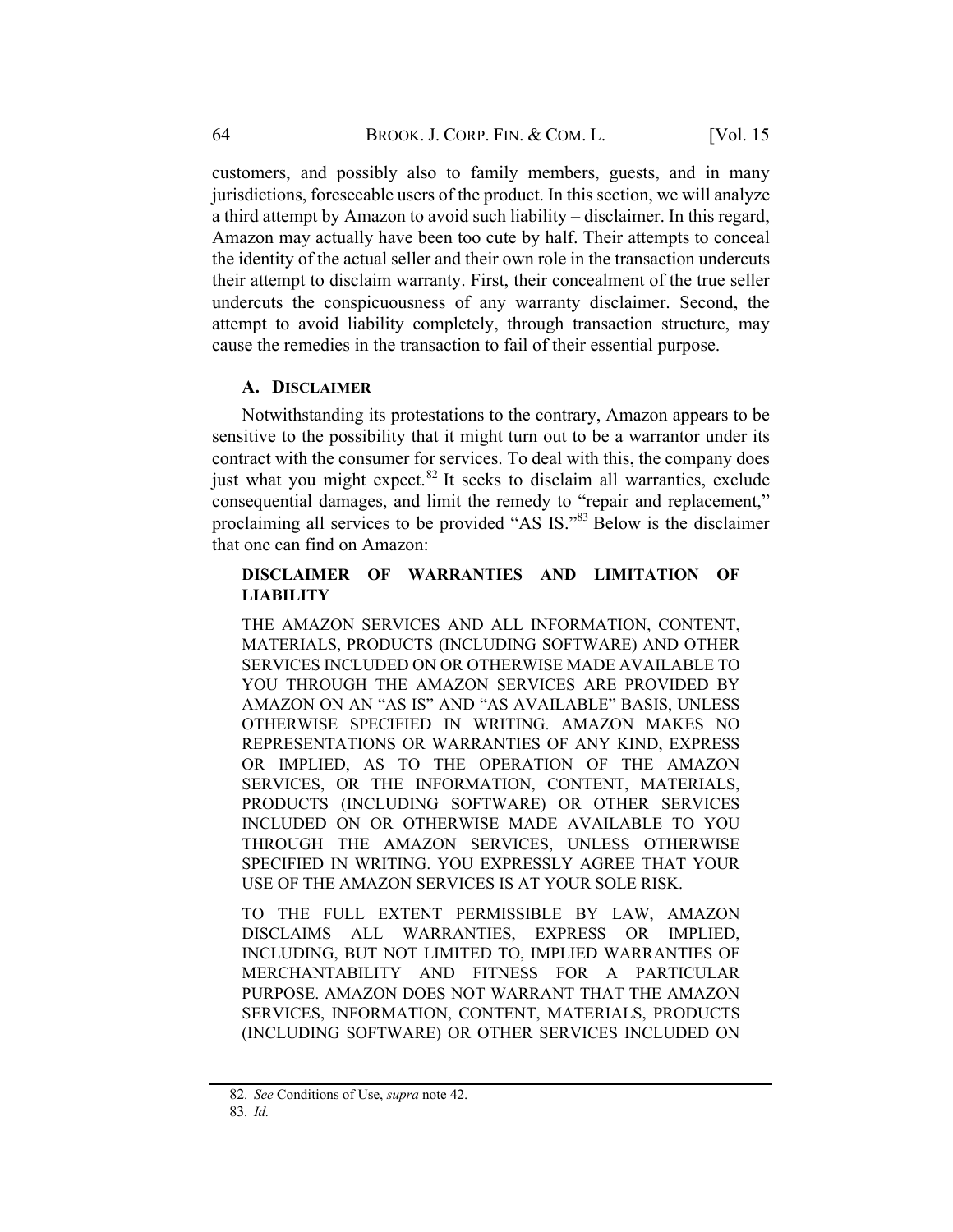OR OTHERWISE MADE AVAILABLE TO YOU THROUGH THE AMAZON SERVICES, AMAZON'S SERVERS OR ELECTRONIC COMMUNICATIONS SENT FROM AMAZON ARE FREE OF VIRUSES OR OTHER HARMFUL COMPONENTS. TO THE FULL EXTENT PERMISSIBLE BY LAW, AMAZON WILL NOT BE LIABLE FOR ANY DAMAGES OF ANY KIND ARISING FROM THE USE OF ANY AMAZON SERVICE, OR FROM ANY INFORMATION, CONTENT, MATERIALS, PRODUCTS (INCLUDING SOFTWARE) OR OTHER SERVICES INCLUDED ON OR OTHERWISE MADE AVAILABLE TO YOU THROUGH ANY AMAZON SERVICE, INCLUDING, BUT NOT LIMITED TO DIRECT, INDIRECT, INCIDENTAL, PUNITIVE, AND CONSEQUENTIAL DAMAGES, UNLESS OTHERWISE SPECIFIED IN WRITING. 84

So, the next question is whether Amazon can make this disclaimer of warranty stick.

As a formal matter, Amazon appears to have jumped through all of the hoops.<sup>85</sup> If Amazon is a warrantor, then, to disclaim, it must comply with UCC Section 2-316 which states that, a disclaimer of the implied warranty of merchantability must be "conspicuous" and it must mention "merchantability."<sup>86</sup>

As a formal matter Amazon seems to comply. The word "merchantability" appears in the disclaimer paragraph. <sup>87</sup> Further, the language is in all "BOLD" type.<sup>88</sup> However, as a practical matter, the disclaimer is presented in "click wrap," that must be accessed through a link on one of the four transaction screens involved in processing the sale. Suffice it to say that in our view this disclaimer is "conspicuous," in only the most technical way. We will discuss the enforceability of "click wrap" disclaimers below. Here, our point is that Amazon's disclaimer through transaction structure is inconspicuous in and of itself.

## **B. REMEDY LIMITATION**

Recognizing that right and remedy are linked, the Amazon terms of service also seek to exclude "consequential damages," and limit the consumer's remedy to "repair and replacement."89 This is a fairly common move, and it would seem to be important for Amazon, given that one of the services that Amazon provides to its third-party sellers is that it handles returns and customer complaints.<sup>90</sup>

<sup>84</sup>. Id.

<sup>85</sup>. See id.

<sup>86</sup>. See U.C.C. § 2-316 (AM. LAW INST. & UNIF. LAW COMM'N 1951).

<sup>87</sup>. See Conditions of Use, supra note 42.

<sup>88</sup>. See id.

<sup>89</sup>. See id.

<sup>90</sup>. See Beginners Guide to Selling on Amazon.com, supra note 39.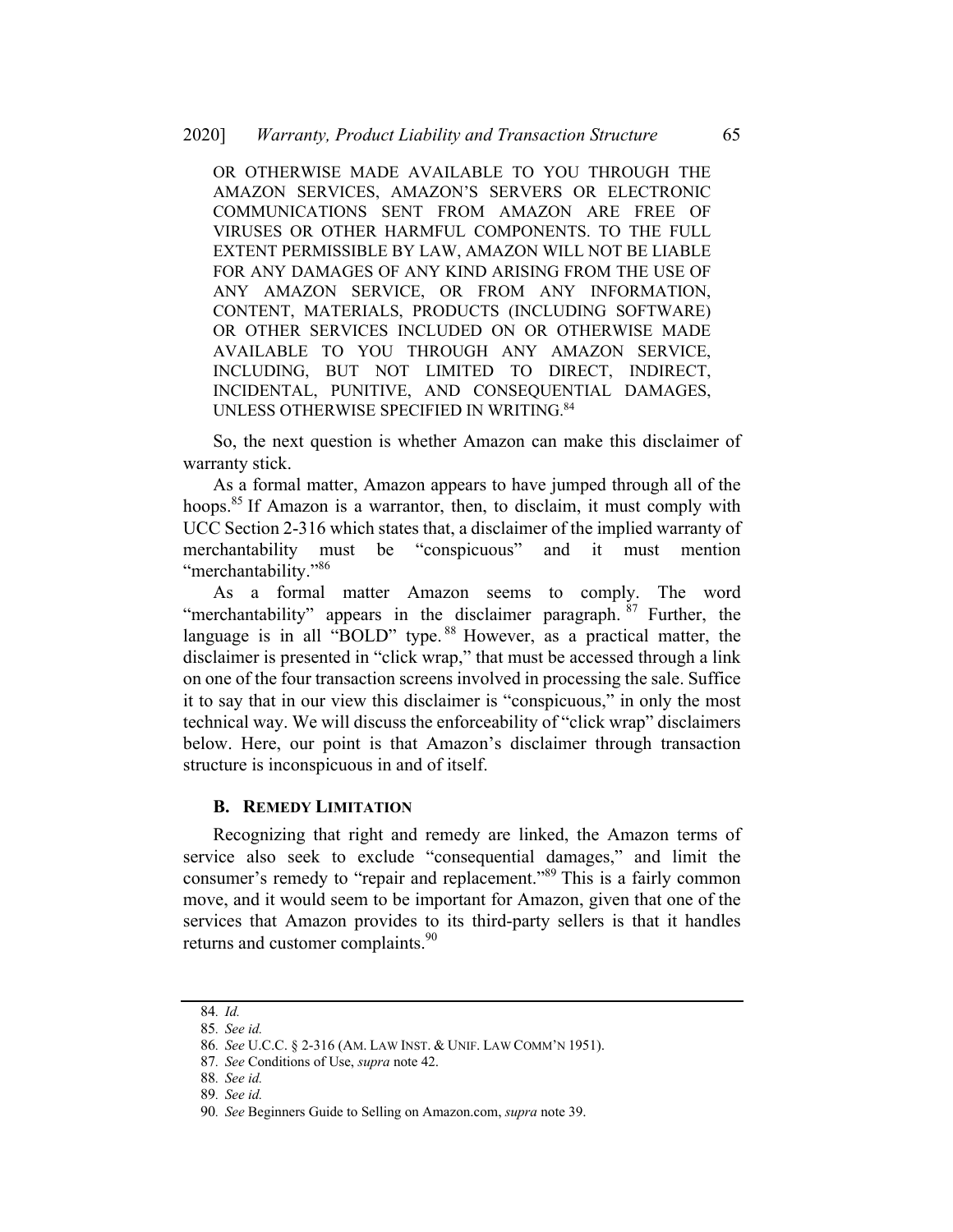However, the UCC also regulates the power of sellers to limit remedies. UCC Section 2-719(3) provides:

Consequential damages may be limited or excluded unless the limitation or exclusion is unconscionable. Limitation of consequential damages for injury to the person in the case of consumer goods is prima facie unconscionable but limitation of damages where the loss is commercial is not. 91

Indeed, when an attempt to limit a remedy overreaches, UCC Section 2- 719(2) goes further. It provides:

Where circumstances cause an exclusive or limited remedy to fail of its essential purpose, remedy may be had as provided in this Act.<sup>92</sup>

A recent application of this provision can be found in the case of Sanchelima International v. Walker Stainless Equipment.<sup>93</sup> In that case, a distributor of milk silos entered into a distributorship agreement with the manufacturer that contained a limitation on consequential damages that limited remedy to the loss on each transaction.<sup>94</sup> The manufacturer then violated the agreement by entering into direct sales.<sup>95</sup> The distributor sought lost profits. The court found that the limitation of remedy prevented the distributor from obtaining a meaningful remedy and invalidated the limitation of damages.<sup>96</sup>

The basic point here is that limitations of remedies cannot be used to fundamentally undermine the concepts of "efficient breach" and compensatory damages. The UCC, like the law of contracts generally, polices liquidated damages clauses and limited remedy provisions to honor the so-called "spirit of the remedies." UCC Section 1-305 states that "the remedies provided by [the UCC] must be liberally administered to the end that the aggrieved party may be put in as good a position as if the other party had fully performed."97

A problem remains. The principle of compensation is hostage to the underlying bargain. While it is prima facie unconscionable to disclaim liability for personal injury as consequential damages, it is not unconscionable to disclaim the implied warranty of merchantability. Thus, as a logical matter, there would be no breach of contract to form the basis for damages at all.<sup>98</sup>

<sup>91.</sup> U.C.C. § 2-719(3) (AM. LAW INST. & UNIF. LAW COMM'N 1951).

<sup>92.</sup> U.C.C. § 2-719(2) (AM. LAW INST. & UNIF. LAW COMM'N 1951).

<sup>93.</sup> Sanchelima Int'l v. Walker Stainless Equipment, 920 F.3d 1146 (7th Cir. 2019).

<sup>94</sup>. Id. at 1143.

<sup>95</sup>. Id.

<sup>96</sup>. Id. at 1144.

<sup>97.</sup> U.C.C. § 1-305 (AM. LAW INST. & UNIF. LAW COMM'N 2001).

<sup>98</sup>. See William M. Musser III, Restricting Disclaimer of the Warranty of Merchantability in Consumer Sales: Proposed Alternatives to the UCC, 12 WM. & MARY L.REV. 895, 895-896 (1971).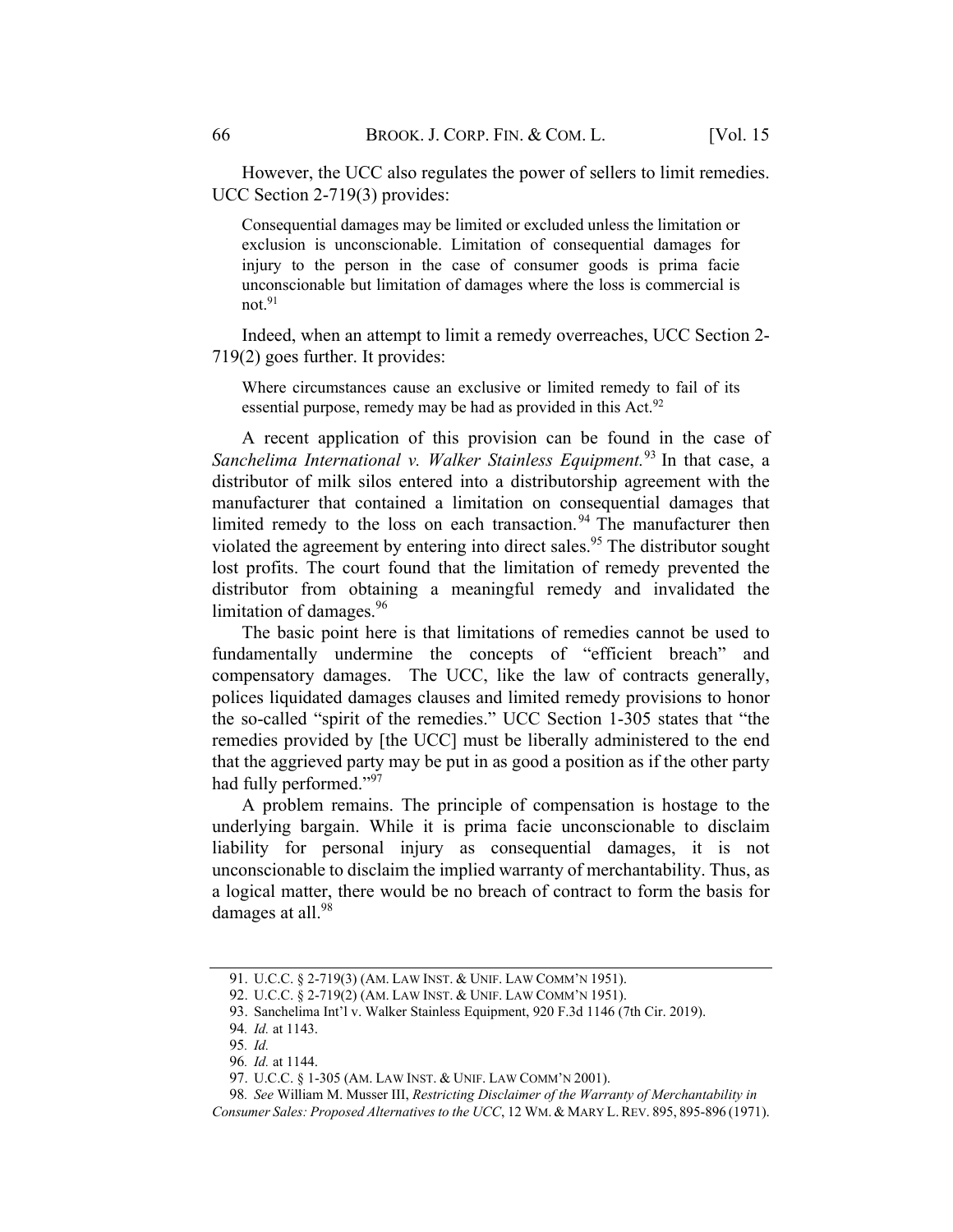This circularity, however, creates another argument. While Amazon may try to characterize the bargain as an "as is" sale, subject to the principle of caveat emptor, that is not how the consumer understands the sale. Indeed, it is not how Amazon characterizes the sale. There is no indication in any of the documentation of the sale (of which we are aware) that indicates that Cost Brothers or any other third-party seller on Amazon is making an "as is" sale, or disclaiming implied warranties.<sup>99</sup> Thus, when the transaction is looked at "as a whole," the combination of Amazon's claim not to be a seller and attempt to disclaim all warranties seeks to shift all liability to a basically undisclosed (and unlocatable) seller. This is a paradigmatic "circumstance" where the limitation of remedy may fail its essential purpose.<sup>100</sup>

#### C. ENFORCEABILITY OF BOILERPLATE WARRANTY DISCLAIMERS

In sum, the text of the UCC and underlying principles of contract law such as estoppel and agency *should* render Amazon a warrantor and make its attempts to disclaim unenforceable. Our arguments from transparency and substance run headlong, however, into a modern trend toward formalism in contract interpretation, that runs directly counter to the anti-formalism embodied in the UCC.<sup>101</sup> This new formalism is embodied in the ongoing and controversial efforts by the American Law Institute to restate the law of consumer contracts.<sup>102</sup> The Restatement seeks to address the fundamental paradox of consumer contracts – that they are never read, and that they are not expected to be read.<sup>103</sup> This raises a profound question about the enforceability of waivers contained in boilerplate and non-transparent transaction structure. The enforceability of contract terms is rooted in assent. But, as a functional matter, the consumer assents to the transaction but not the terms.<sup>104</sup> The realist anti-formalism of Article 2 would have suggested

<sup>99</sup>. See Conditions of Use, supra note 42

<sup>100</sup>. See U.C.C. § 2-719(2) (AM. LAW INST. & UNIF. LAW COMM'N 1951).

<sup>101</sup>. See, generally, David Charny, The New Formalism in Contract, 66 U. CHI. L. REV. 842 (1999).

<sup>102.</sup> Allison Frankel, State AGs protest ALI consumer contract restatement ahead of May 21 Vote, REUTERS, (May 21, 2019), https://www.reuters.com/article/us-otc-ali/state-ags-protest-aliconsumer-contract-restatement-ahead-of-may-21-vote-idUSKCN1SL2VB.

<sup>103</sup>. See THE AMERICAN LAW INSTITUTE, Restatement of the Law – Consumer Contracts (Tentative Draft) (April 18, 2019) (Reporters' Memorandum, Page XIX), https://www.ali.org /media/filer\_public/05/30/053007a1-2b37-4142-b9c3-7a881e847d50/consumer\_contracts\_-\_td\_-

\_online.pdf ("Recognizing that consumers often do not read the fine print of terms in a contract, this Restatement establishes the rules (which must be followed) for determining the terms of the agreement.")

<sup>104</sup>. See THE AMERICAN LAW INSTITUTE, Restatement of the Law – Consumer Contracts (Tentative Draft) (April 18, 2019) (Reporters' Introduction, Page 1), https://www.ali.org /media/filer\_public/05/30/053007a1-2b37-4142-b9c3-7a881e847d50/consumer\_contracts\_-\_td\_-

\_online.pdf ("On one side stands a well-informed and counseled business party, entering numerous identical transactions, with the tools and sophistication to understand and draft detailed legal terms and design practices that serve its commercial goals. On the other side stand consumers who are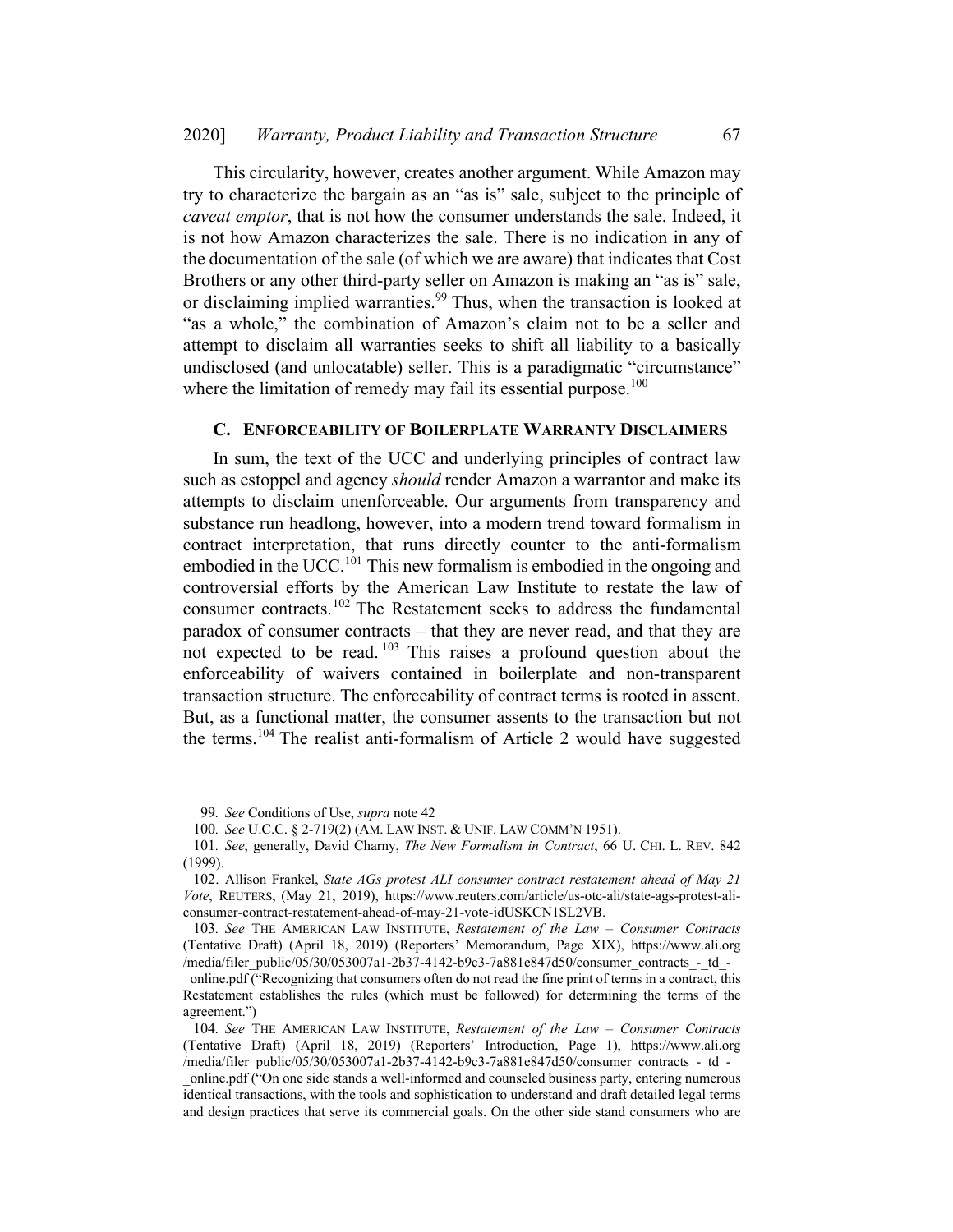that the substance of the transaction should control. <sup>105</sup> That is not the approach taken by the reporters to the consumer contracts restatement.<sup>106</sup> Instead, they read current law as treating consumer boilerplate terms as presumptively enforceable.<sup>107</sup> Section 2 of the Proposed Restatement would read assent to standard terms into assent to the transaction, so long as there was an opportunity to review the terms of the contract.<sup>108</sup> That section has met with substantial opposition, with commentators forcefully arguing that it does not properly restate the law.<sup>109</sup> For the moment at least, it seems that the enforceability of Amazon's click-wrap warranty disclaimer and formal selfcharacterization is likely to be held hostage to this larger debate. We are convinced that warranty can, and should, be capable of responding to the challenge of Amazon, but we are uncertain about the timing.

In the next section we note a striking historical parallel to the way in which the common law of warranty and strict liability first evolved half a century ago. We conclude that, ultimately, the solution to the problem of platforms and product liability will lie in tort and the restatement of the law of product liability, rather than in the law of contracts and its tortured attempt to address the problem of consumer boilerplate.

### IV. DÉJÀ VU—ALL OVER AGAIN

This attempt to fit personal injury for defective products into the framework of the UCC leads one to the immortal words of the late Yogi Berra—it is Déjà vu—all over again. Prior to the adoption of strict liability in tort under Section 402A of the Restatement (Second) of Torts, the traditional learning was that liability without fault was covered by UCC Sections 2-314 (implied warranty of merchantability), 2-316 (warranty disclaimers) and 2-719 (limitation of remedies), discussed above.<sup>110</sup> Indeed the landmark case of Henningsen v. Bloomfield Motors, Inc., applied the

108. Id.

informed only about some core aspects of the transaction, but rarely about the list of standard terms.").

<sup>105</sup>. See, e.g., Richard Danzig, A Comment on the Jurisprudence of the Uniform Commercial Code, 27 STAN. L. REV. 621, 623-24 (citing KARL LLEWELLYN, THE COMMON LAW TRADITION (1960) and H.M. HART & A. SACKS, THE LEGAL PROCESS: BASIC PROBLEMS IN THE MAKING AND APPLICATION OF LAW (1958)).

<sup>106</sup>. See THE AMERICAN LAW INSTITUTE, Restatement of the Law – Consumer Contracts (Tentative Draft) (April 18, 2019) (Reporters' Introduction, Page 3), https://www.ali.org/ media/filer\_public/05/30/053007a1-2b37-4142-b9c3-7a881e847d50/consumer\_contracts\_-\_td\_-\_online.pdf.

<sup>107</sup>. Id.

<sup>109.</sup> Adam J Levitin, Nancy S Kim, Christina L Kunz, Peter Linzer, Patricia A. McCoy, Juliet M. Moringiello, Elizabeth A Renuart & Lauren E. Willis, The Faulty Foundation of the Draft Restatement of Consumer Contracts, 36 Yale J. on Reg. (2019) (Available at: https:// digitalcommons.law.yale.edu/yjreg/vol36/iss1/7).

<sup>110</sup>. See generally, William L. Prosser, The Fall of the Citadel, (Strict Liability to the Consumer) 50 MINN. L. REV. 791 (1966).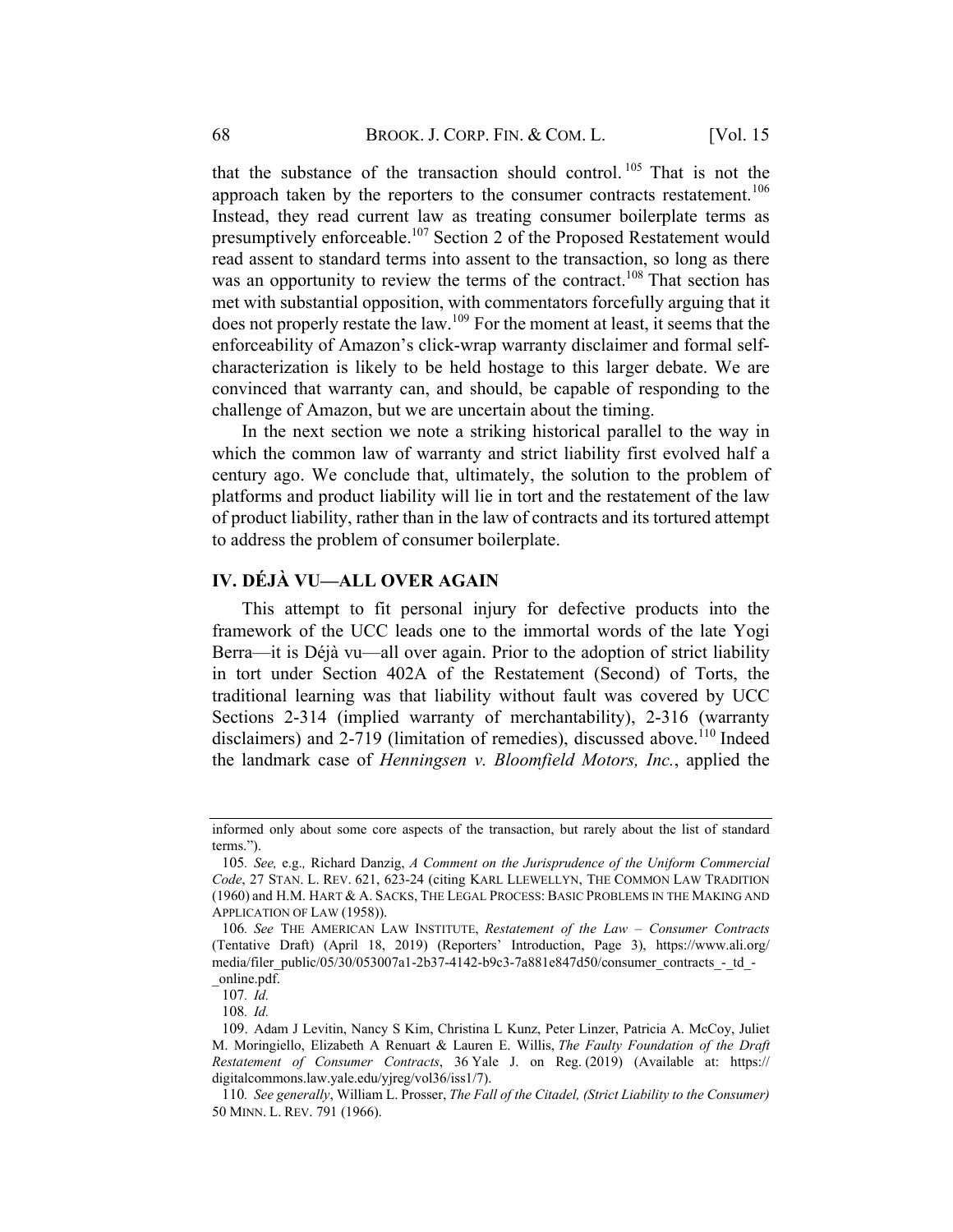Code's implied warranty of merchantability to decide a classic products liability case against an auto manufacturer. <sup>111</sup>

Prior to Henningsen, the UCC was viewed as having significant impediments to plaintiffs seeking recovery in products liability. The "four horsemen"—(1) privity, (2) disclaimers (3) the four-year statute of repose that limits liability to actions brought within four years of tender of delivery and (4) notice of breach under UCC Section 2-607—were downright hostile to actions against manufacturers of defective products.<sup>112</sup> The late Dean William Prosser led the battle to impose strict liability under a tort regime free of the strictures of the UCC.<sup>113</sup>

Henningsen was able to work around the Code by declaring privity to be an unrealistic requirement given the reality of mass-marketing and finding disclaimers to be unconscionable.<sup>114</sup> But it was too late. Prosser's critique had taken hold. Two years after Henningsen, the California Supreme Court in Greenman v. Yuba Power Products, Inc., decided that products liability personal injury cases would impose strict tort liability.<sup>115</sup> The Second Restatement enshrined strict tort liability into Section 402A.<sup>116</sup> Within several years almost all American jurisdictions adopted Section 402A.<sup>117</sup> The formalism of the UCC would no longer serve as an impediment to plaintiffs seeking recovery for personal injury arising from defective products.

The discussion above shows that even now, attempting to pin liability on Amazon for products it sells on its platform through warranty is no easy matter. The easy answer would seem to be "escape to tort" where one does not have to deal with the formalism of the Code.

<sup>111.</sup> Henningsen v. Bloomfield Motors, Inc., 161 A.2d 69, 100 (N.J.1960) ("By a parity of reasoning, it is our opinion that an implied warranty of merchantability chargeable to either an automobile manufacturer or a dealer extends to the purchaser of the car, members of his family, and to other persons occupying or using it with his consent. It would be wholly opposed to reality to say that use by such persons is not within the anticipation of parties to such a warranty of reasonable suitability of an automobile for ordinary highway operation. Those persons must be considered within the distributive chain.")

<sup>112</sup>. See, e.g., Morton R. Covitz, Products Liability: The Rise and Fall of Privity, 3 B.C, L. REV. 259 (1962); U.C.C. § 2-316 (AM. LAW INST. & UNIF. LAW COMM'N 1951) (providing requirements sufficient for the exclusion and modification of warranties); U.C.C. § 2-725 (AM. LAW INST. & UNIF. LAW COMM'N 1951) (providing the statute of limitations for breach of goods contracts); Greenman v. Yuba Power Products, Inc., 377 P.2d 897, 898–901 (Cal. 1962) (holding a manufacturer strictly liable in tort under the common law, thus escaping the notice of breach requirement apparent in the Uniform Sales Act for liability under contract law).

<sup>113</sup>. See, generally, William L. Prosser, The Assault Upon the Citadel, (Strict Liability to the Consumer), 69 Yale L.J. 1099 (1960) and The Fall of the Citadel, (Strict Liability to the Consumer), 50 Minn. L. Rev. 791 (1966).

<sup>114.</sup> Henningson, 161 A.2d at 83-84.

<sup>115.</sup> Greenman, 377 P.2d 897.

<sup>116.</sup> RESTATEMENT (SECOND) OF TORTS, § 402A (AM. LAW INST.1965).

<sup>117</sup>. See Victor E. Schwartz, et al. , PROSSER, WADE, AND SCHWARTZ'S TORTS, CASES AND MATERIALS 837 (14th ed. 2020) (describing that Section 402A literally swept the country).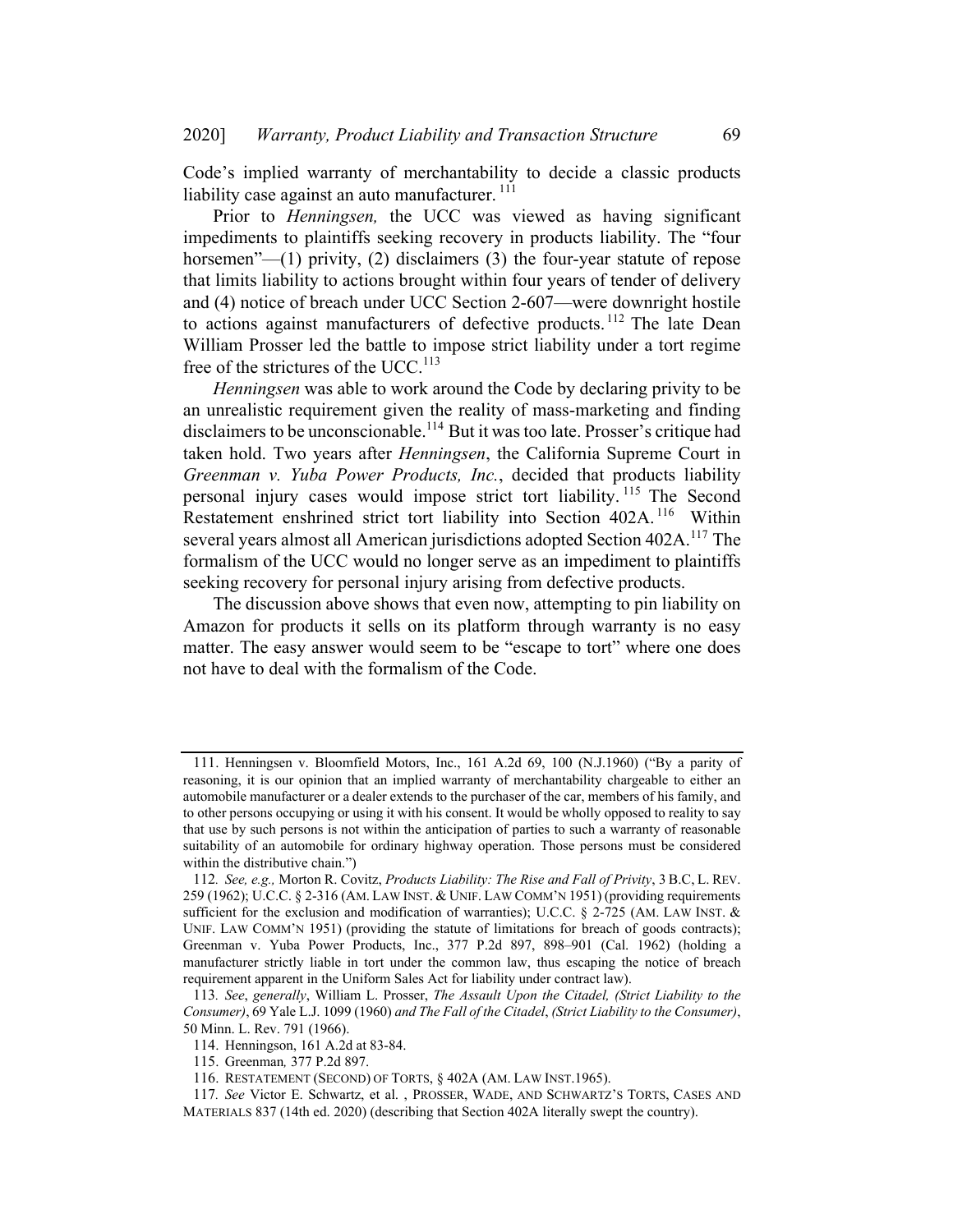But this time around, it has not been so easy. Section 402A imposes liability for a "seller" of a defective product.<sup>118</sup> Though the term "seller" clearly includes any member of the distributive chain, <sup>119</sup> Amazon has contended that it is only a neutral platform that brings buyers and sellers together—not a seller and not in the distributive chain.<sup>120</sup> While common law courts who are free to interpret the term "seller" within the context of products liability law and should feel free to interpret that term within the context of classic tort law, several courts have acceded to Amazon's formalistic approach. They have found Amazon not to be a seller because (1) Amazon did not take title to the third-party seller's product and (2) it did not play an integral role in bringing the product to market.<sup>121</sup> Rather, courts have found Amazon has merely provided a service in which a buyer and seller may get together.<sup>122</sup> Those courts paid little attention to the following:

(1) Amazon in its sole discretion determines the content, appearance, design and functionality of any product that it puts on its online platform;<sup>123</sup>

(2) Amazon prohibits third-party vendors from communicating with Amazon customers without its permission;<sup>124</sup>

f. Business of selling. The rule stated in this Section applies to any person engaged in the business of selling products for use or consumption. It therefore applies to any manufacturer of such a product, to any wholesale or retail dealer or distributor, and to the operator of a restaurant. It is not necessary that the seller be engaged solely in the business of selling such products. Thus the rule applies to the owner of a motion picture theatre who sells popcorn or ice cream, either for consumption on the premises or in packages to be taken home. Id.

<sup>118.</sup> § 402A Special Liability of Sellers of Products for Physical Harm to User or Consumer

<sup>(1)</sup> One who sells any product in a defective condition unreasonably dangerous to the user or consumer or to his property, is subject to liability for physical harm thereby caused to the ultimate user or consumer, or to his property, if:

<sup>(</sup>a) the seller is engaged in the business of selling such a product, and

<sup>(</sup>b) it is expected to and does reach the user or consumer without substantial change in the condition in which it is sold.

<sup>119</sup>. See RESTATEMENT (SECOND) OF TORTS § 402A (AM. LAW INST. 1965). Comment f provides:

<sup>120.</sup> Oberdorf v. Amazon.com, Inc. 930 F.3d 136, 143 (3d Cir. 2019) (hereinafter Oberdorf II). Amazon has taken this position in all cases in which it has been named as a defendant in a products liability case. See Heavy Hand of Amazon, supra note 6, at 260 n. 9.. For a recent case rejecting Amazon's position, see and Bolger v. Amazon.com, LLC, 267 Cal. Rptr. 3d 601 (Cal. Ct. App. 2020).

<sup>121</sup>. See, e.g., Erie Ins. Co. v. Amazon.com Inc., 925 F. 3d 135, 141–42 (4th Cir. 2013) (applying Maryland law); Carpenter v. Amazon.com, Inc. No. 17C 3221, 2019 WL 1259158 at 4–5 (N.D. Cal. Mar. 19, 2019).

<sup>122</sup>. See, e.g., Stiner v. Amazon.com, Inc. 120 N.E. 3d 885, 891-92 (Oh. Ct. App. 2019) ("Whereas a store typically selects the products it places on its shelf and offers them for sale, Amazon has only provided the forum or marketplace which [a wholesaler] utilized to offer and sell its product.").

<sup>123.</sup> Heavy Hand of Amazon, supra note 6, at 263 (citing Oberdorf II, at 141).

<sup>124.</sup> *Id.* at 263 n. 24 (citing Oberdorf II, at 145).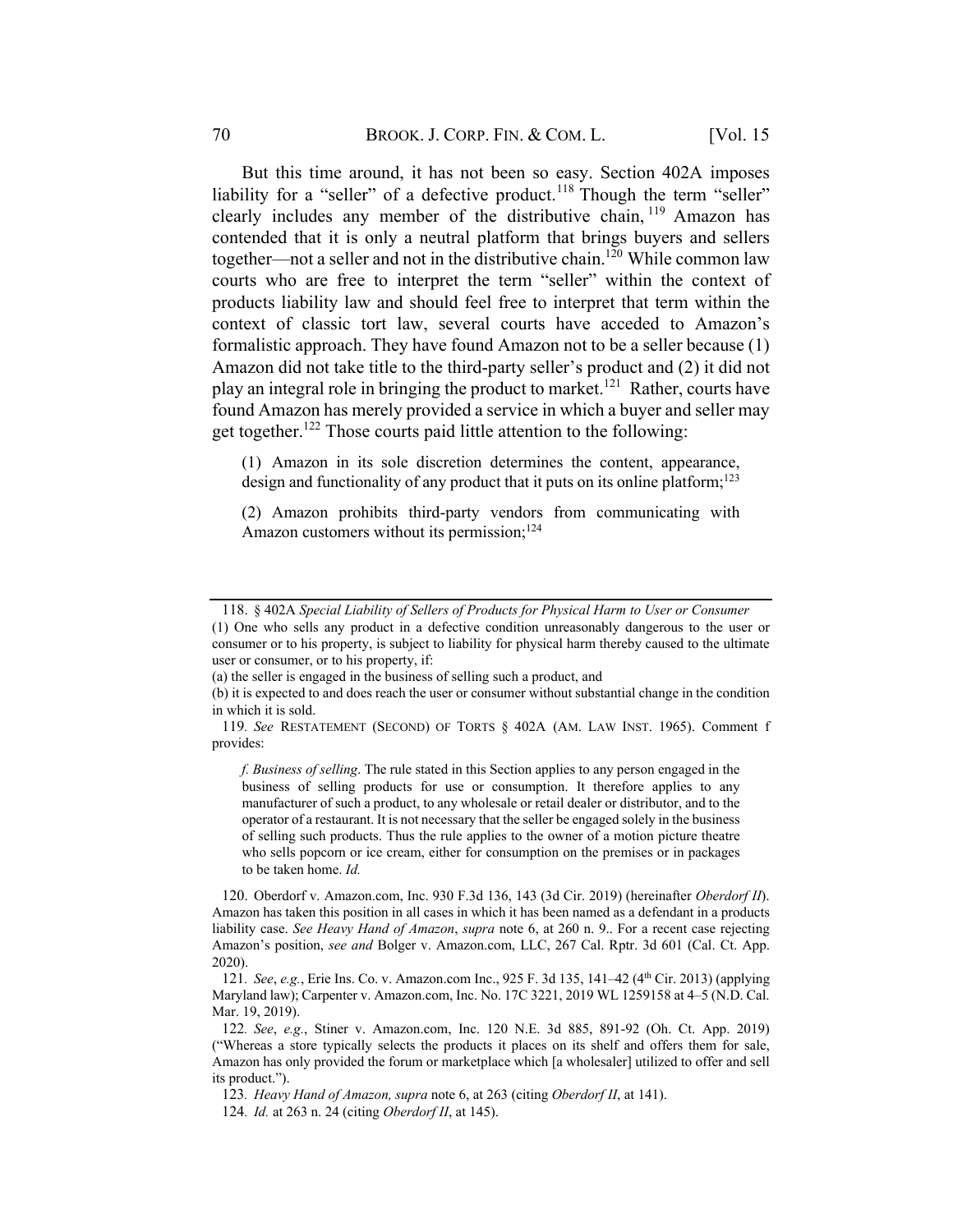(3) All payments for sales made on Amazon are made to Amazon, not to the third-party seller; $^{125}$ 

(4) Amazon controls the placement of third-party vendors' products on its website by a bidding process for priority listing and display for which Amazon receives payment. These products are listed as "Sponsored" by Amazon. 126

(5) Amazon products listed as fulfilled by Amazon (Prime) are warehoused by Amazon and shipped to consumers in packages bearing the Amazon label.<sup>127</sup>

(6) Amazon is free to substitute one third-party seller's product for the identical product provided by another third-party seller without the buyer's knowledge;<sup>128</sup>

(7) When the buyer makes the decision to purchase a product in the "Buy Box" the name of the seller is found in tiny print but the name of Amazon or Prime is prominently displayed multiple times.<sup>129</sup>

Given the above realities about how Amazon relates to its customers, courts should have had no trouble holding Amazon liable as a seller. Indeed, the Restatement, Third of Torts——Products Liability, Sections 1 and 20 provides an expansive definition of the term "seller."

## § 1 Liability of Commercial Seller or Distributor for Harm Caused by Defective Products

• One engaged in the business of selling or otherwise distributing products who sells or distributes a defective product is subject to liability for harm to persons or property caused by the defect. <sup>130</sup>

## § 20 Definition of "One Who Sells or Otherwise Distributes

- For purposes of this Restatement:
	- o (a) One sells a product when, in a commercial context, one transfers ownership thereto either for use or consumption or for resale leading to ultimate use or consumption. Commercial product sellers include, but are not limited to, manufacturers, wholesalers, and retailers.
	- o (b) One otherwise distributes a product when, in a commercial transaction other than a sale, one provides the product to another either for use or consumption or as a preliminary step leading to ultimate use or consumption. Commercial nonsale product distributors include, but are not limited to, lessors,

<sup>125</sup>. Id. at 263 n. 27 (citing Oberdorf II, at 141).

<sup>126</sup>. Id. at 264 n. 32 (citing Amazon's sponsored products webpage).

<sup>127</sup>. Id. at 266 n. 40 (citing Amazon's fulfillment by Amazon webpage).

<sup>128</sup>. Id. at 269 n. 47 (citing Amazon's business services agreement).

<sup>129</sup>. See Heavy Hand of Amazon, supra note 6, at 267-268; supra Figure 2.

<sup>130.</sup> RESTATEMENT (THIRD) OF TORTS: PRODUCTS LIABILITY (AM. LAW INST. 1998).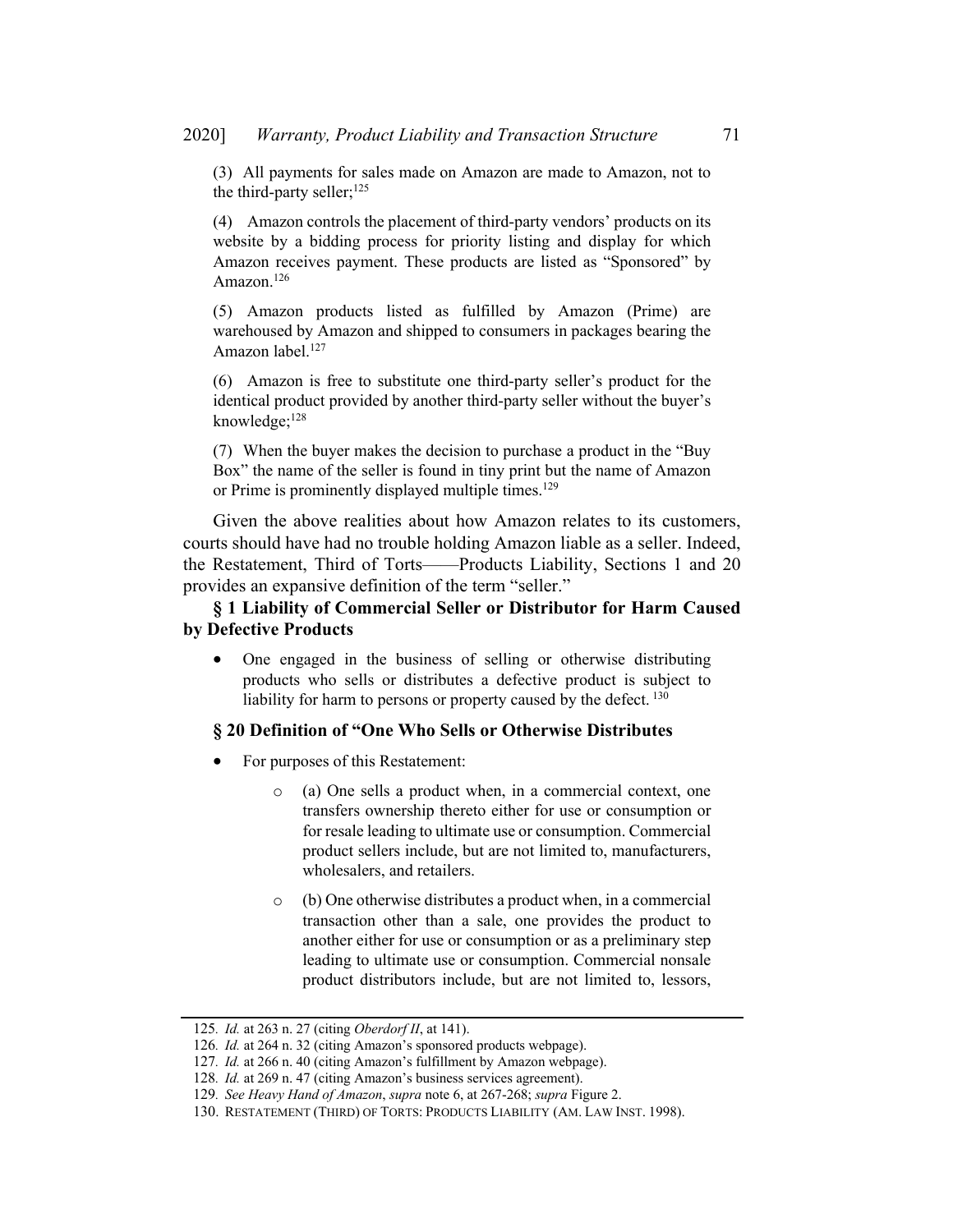bailors, and those who provide products to others as a means of promoting either the use or consumption of such products or some other commercial activity.

o (c) One also sells or otherwise distributes a product when, in a commercial transaction, one provides a combination of products and services and either the transaction taken as a whole, or the product component thereof, satisfies the criteria in Subsection (a) or (b). $^{131}$ 

It is strange that none of the courts that have addressed the liability of Amazon as a seller have cited to the above Restatement section. Since the Second and Third Restatements of Torts are expressions of common law principles, there was no impediment to bringing Amazon within the definition of seller. Amazon's control of every aspect of the sale (sans the transfer of title) certainly qualify for seller liability.

More troubling is the host of state statutes written in response to the tort reform movement during the 1990s. Some of the statutes seek to either codify Section  $402A^{132}$  or otherwise set forth a comprehensive products liability code. <sup>133</sup> Others were written to immunize non-manufacturers from strict liability.<sup>134</sup> Invariably these statutes include sections defining who is a seller. The language of these statutes varies. Many of them include in the definition of seller "a distributor." The problem is that the term distributor is nowhere defined. It is clear that none of these statutes conceived of the Amazon phenomenon. Now we are forced to confront a problem of statutory interpretation rather than a common law analysis as to whether Amazon should be held liable given its extensive control of the marketing process.

One would hope that courts would use common sense and not opt for a wooden interpretation of the term seller but the evidence to date is mixed.<sup>135</sup>

#### CONCLUSION AND POSTSCRIPT

In August 2020, in *Bolger v.Amazon.com, LLC*, a California Court of Appeals decided that Amazon was responsible in tort for damage caused by a defective computer battery provided by a third -party seller.<sup>136</sup> Amazon has not appealed Bolger to the California Supreme Court and it has settled the Oberdorf case. It appears that it is seeking to avoid an adverse decision from

<sup>131.</sup> RESTATEMENT (THIRD) OF TORTS: PRODUCTS LIABILITY (AM. LAW INST. 1998).

<sup>132</sup>. See, e.g., MONT. CODE ANN. § 27-1-719 (West); ;WIS. CODE ANN. § 895-047. (West).

<sup>133</sup>. See, e.g., ALA. CODE § 6-5-50 (West); IDAHO CODE § 6-1401 (West); LA. STAT. ANN. § 9:2800.52 (West); N.J. STAT. ANN. §§ 2A:58C-1, 2A:58C-2 (West); N.D. CENT. CODE ANN. §§ 28- 01.3.01 to 28.01.3.09 (West).

<sup>134</sup>. See, e.g., COLO.REV. STAT. ANN. § 13-21-402 (West); DEL.CODE. ANN. , §18-7001 (West); MD. CODE ANN., CTS. & JUD. PROC. § 5-405(West); MISS. CODE ANN. § 11-1-63 (West); NEB. REV. STAT. ANN. § 25-224 (West); TEX. CIV. PRAC. & REM. CODE ANN. § 82.002 (West).

<sup>135.</sup> See Heavy Hand of Amazon, supra note 6, 260 (citing to seven cases holding that Amazon is not a seller).

<sup>136.</sup> Bolger v. Amazon.com, LLC, 267 Cal. Rptr. 3d 601 (Cal. Ct. App. 2020).